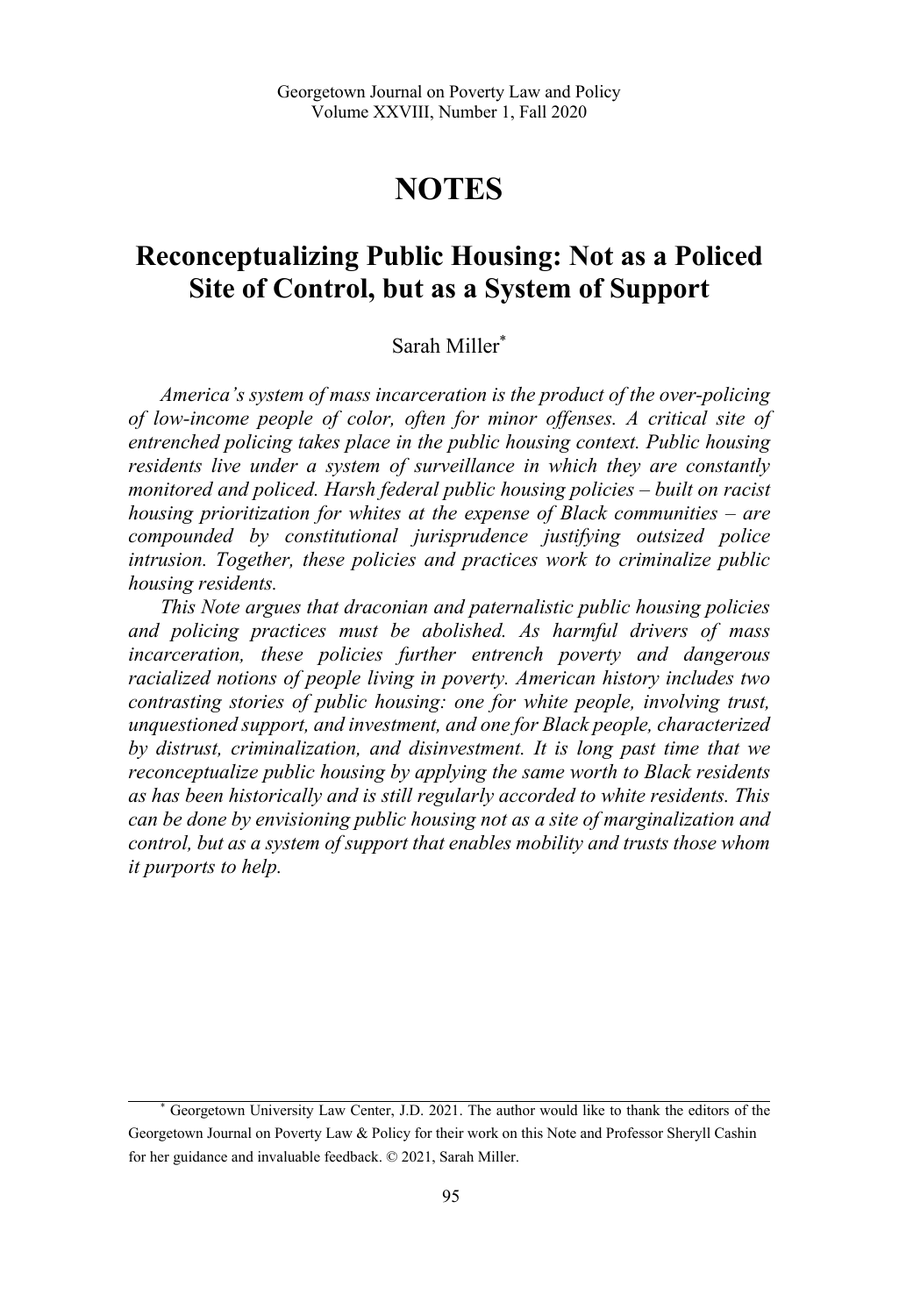| 2. Reinforcing Racialized Perceptions through Policing 101 |  |
|------------------------------------------------------------|--|
|                                                            |  |
|                                                            |  |
|                                                            |  |
|                                                            |  |
| 3. Modern Technological Surveillance in Public Housing 105 |  |
|                                                            |  |
|                                                            |  |
|                                                            |  |
|                                                            |  |
|                                                            |  |
|                                                            |  |
|                                                            |  |

#### I. INTRODUCTION

The home is often viewed as a comfortable place free from government intrusion. However, public housing residents across the United States (U.S.) live under constant surveillance and in a state of social control. Undergirding this reality is a system of harsh federal policies, built upon an unsteady foundation of racist housing prioritization for whites at the expense of Black people, which work to penalize rather than support.

The surveillance and over-policing of low-income communities of color have driven mass incarceration in the United States.<sup>1</sup> President Nixon's declaration of a "War on Drugs" in 1971 and its subsequent expansion by the Reagan administration led to the explosion of incarceration rates as law enforcement agencies across the country, responding largely to federal incentives, began to prioritize arrests for low-level drug offenses.<sup>2</sup> Tragically, the policing tactics employed during the War on Drugs, which continue to this day, reflect the institutionalized racism grounding much of policing in America.<sup>3</sup>

<sup>1.</sup> *See* MICHELLE ALEXANDER, THE NEW JIM CROW: MASS INCARCERATION IN THE AGE OF COLORBLINDNESS 130-37 (2010).

*See A Brief History of the Drug War,* DRUG POLICY ALLIANCE, 2.

<https://www.drugpolicy.org/issues/brief-history-drug-war> (last visited Dec. 6, 2020); ALEXANDER*, supra* note 1, at 72-84 (describing the Reagan administration's use of federal incentives to expand the reach of the War on Drugs).

<sup>3.</sup> *See* ALEXANDER*, supra* note 1, at 7 (studies show that while "people of all colors *use and sell* illegal drugs at remarkably similar rates," in some states, Black men are incarcerated for drug crimes "at rates twenty to fifty times greater than those of white men").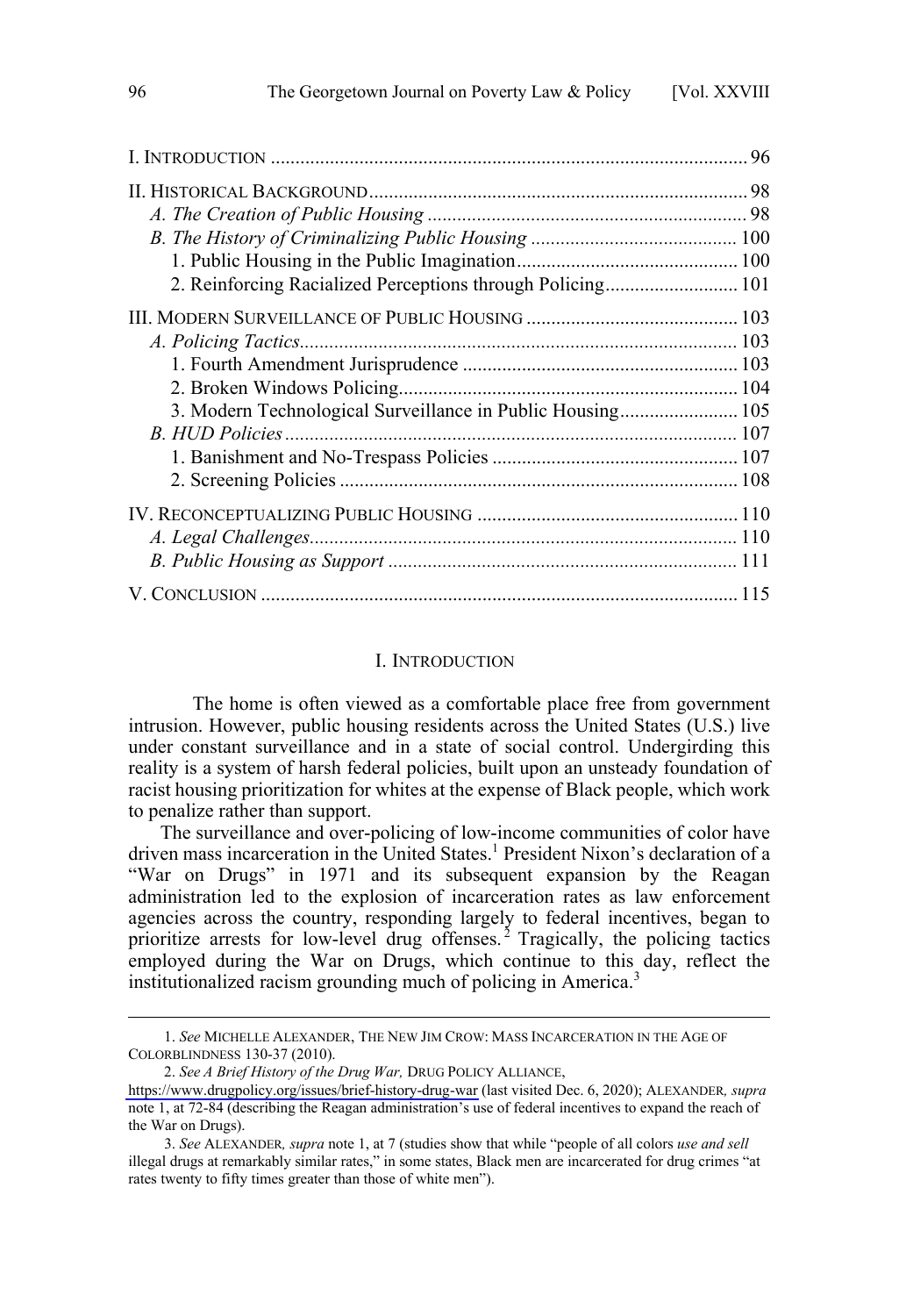Modern policing in the U.S. is a central tool used to achieve racial containment through isolation of "the ghetto."4 Scholars use the term "ghetto" to describe an unfounded racialized threat that holds in the public imagination and, in turn, helps establish spatial containment and control of communities of color.<sup>5</sup> The term "ghetto" operates in a distinctive way in society that is defined by "how strongly it limits the opportunities of its residents…and how effectively mainstream institutions maintain the boundaries around it."6 Policing neighborhoods labeled as "the ghetto" results in both the physical containment of "undesirable" people in particular neighborhoods and the reinforcement of negative stereotypes. In other words, racially driven police surveillance is justified by the notion that particular racial groups are in fact undesirable, rendering them worthy of having the force of the state brought down on them.<sup>7</sup>

As an important part of this picture, public housing communities are a critical site of police intrusion that drives and maintains racial containment and control. Facilitated by the mainstream news and entertainment media, public housing communities have been cast to the public as a place that breeds violence and drugs, representing inner city decay and crime.<sup>8</sup> The expansion of public housing and evolution of federal housing policy has generated a system of surveillance under which public housing residents are constantly monitored. Harsh federal public housing policies criminalize low-income public housing residents and their communities, while weak constitutional protections grant law enforcement wide latitude to surveil and maintain an overbearing presence in the daily lives of residents.

This Note argues that draconian public housing policies and policing practices must be abolished as harmful drivers of mass incarceration that further entrench poverty and segregation. The Note also explores how policing and surveillance render public housing a site of marginalization and control and argues that public housing should be reconceptualized to better enable mobility and foster trust among those whom it purports to help. Part II provides historical background on the creation and policing of public housing. Part II first describes how public housing was initially conceptualized as a national project and discusses the policies that produced a segregated housing landscape critical to the formation of what we consider public housing today. Next, Part II examines the history of policing public housing, focusing specifically on how policing has made public housing a racialized space and animates anti-Black stereotyping. Part III explores the modern surveillance employed in public housing complexes. Part III outlines the tactics law enforcement departments use to monitor public housing complexes and how current constitutional jurisprudence enables these policing strategies. This part

<sup>4.</sup> *See* John R. Logan & Deirdre Oakley, *Black Lives and Policing: The Larger Context of Ghettoization*, 39 J. URB. AFF. 1031, 1031-32 (2017).

<sup>5.</sup> *See id.* at 1032.

<sup>6.</sup> *Id.*

<sup>7.</sup> *See* Deborah N. Archer, *Exile from Main Street*, 55 HARV. C.R.-C.L. L. REV. 1, 23 (2020); Jeffrey Fagan, Garth Davies & Adam Carlis, *Race and Selective Enforcement in Public Housing*, 9 J. EMPIRICAL LEGAL STUD. 697, 697 (2012).

<sup>8.</sup> *See* Jesse Kropf, *Keeping "Them" Out: Criminal Record Screening, Public Housing, and the Fight Against Racial Caste*, 4 GEO. J. L. & MOD. CRITICAL RACE PERSP. 75, 85 (2012); Nicola Mann, *Criminalizing "The Hood": The Death of the Projects in the American Visual Imagination*, 38 AFTERIMAGE 21, 22 (2011).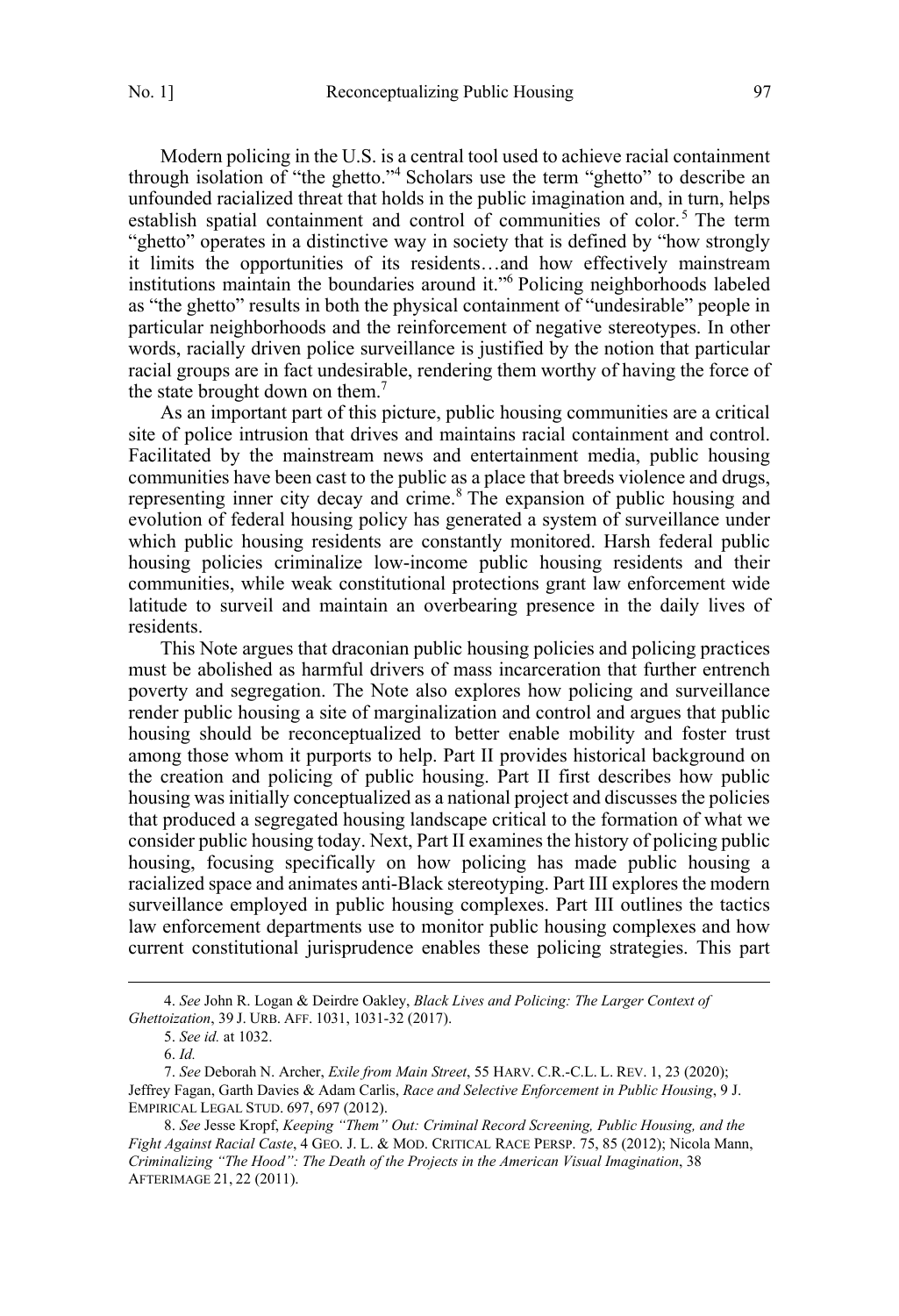<span id="page-3-0"></span>includes an analysis of the U.S. Department of Housing and Urban Development (HUD) and Public Housing Authorities (PHAs) policies that compound outsized police intrusion. Part IV proposes a new framework for conceptualizing public housing. Rather than continuing to surveil, incarcerate, and further isolate lowincome communities in public housing, this Note proposes that we reimagine public housing as a community-controlled system of support and catalyst of social mobility.

#### II. HISTORICAL BACKGROUND

Understanding housing policy's historical context is critical to analyzing public housing as an institution and the role policing plays in maintaining public housing as a segregated, racialized space. After exploring those circumstances, this Note will focus on how that history drives the over-policing of public housing.

## *A. The Creation of Public Housing*

Although federal involvement in public housing dates back to as early as the  $1880s<sup>9</sup>$ , the modern federal housing framework as we know it began with the New Deal.<sup>10</sup> A Great Depression invention, Congress's creation of the Federal Housing Administration (FHA) in 1934 and its passage of the Housing Act of 1937 made the federal government the largest provider of low-income housing in the country.<sup>11</sup> The 1937 Act was meant to remedy the housing crisis in the wake of the Great Depression by supporting the middle class. Its primary purpose was job creation, and its secondary goal was slum clearance.<sup>12</sup> Under the Act, the federal government provided funding, but local public housing agencies owned and operated the housing units.<sup>13</sup> Because rents were meant to pay for maintenance costs (rent amounts were not yet income-based) only those with high enough incomes had access to the housing.<sup>14</sup>

Later, Congress passed the World War II era Lanham Act, which prioritized housing for war workers.<sup>15</sup> Federal lawmakers reconsidered public housing again after the war, passing the Housing Act of 1949, which authorized urban renewal slum clearance and redevelopment programs that provided housing units to those

 <sup>9.</sup> *See* Michael S. FitzPatrick, *A Disaster in Every Generation: An Analysis of HOPE VI: HUD's Newest Big Budget Development Plan*, 7 GEO. J. POVERTY L. & POL'Y 421, 424 (2000).

 <sup>10.</sup> *See id.* 

 <sup>11.</sup> *See id.* at 427.

 <sup>12.</sup> *See* United States Housing Act of 1937 (Wagner-Steagall Housing Act), Pub. L. No. 75-412, 50 Stat. 888 (codified as amended in scattered sections of 42 U.S.C.) (defining "slum clearance" as the demolition of dwellings which "by reason of dilapidation, overcrowding, faulty arrangement or design, lack of ventilation, light or sanitation facilities, or any combination of these factors, are detrimental to safety, health, or morals."). The purpose of the Wagner-Steagall Act was to alleviate unemployment and remedy the "unsafe and insanitary housing conditions…that are injurious to the health, safety, and morals of the citizens of the Nation." *Id.* at ch. 896, § 1; FitzPatrick, *supra* note 9, at 428; MAGGIE MCCARTY, CONG. RESEARCH. SERV., INTRODUCTION TO PUBLIC HOUSING 2 (2014).

 <sup>13.</sup> *See* Wagner-Steagall Act, *supra* note 12.

 <sup>14.</sup> *See* FitzPatrick, *supra* note 9, at 428; *See also* McCarty, *supra* note 12, at 2 (because rent payments sustained public housing operations, residents had to have incomes high enough to afford set rents, though tenants' income could not exceed five times the rent).

 <sup>15.</sup> *See* MCCARTY, *supra* note 12, at 2.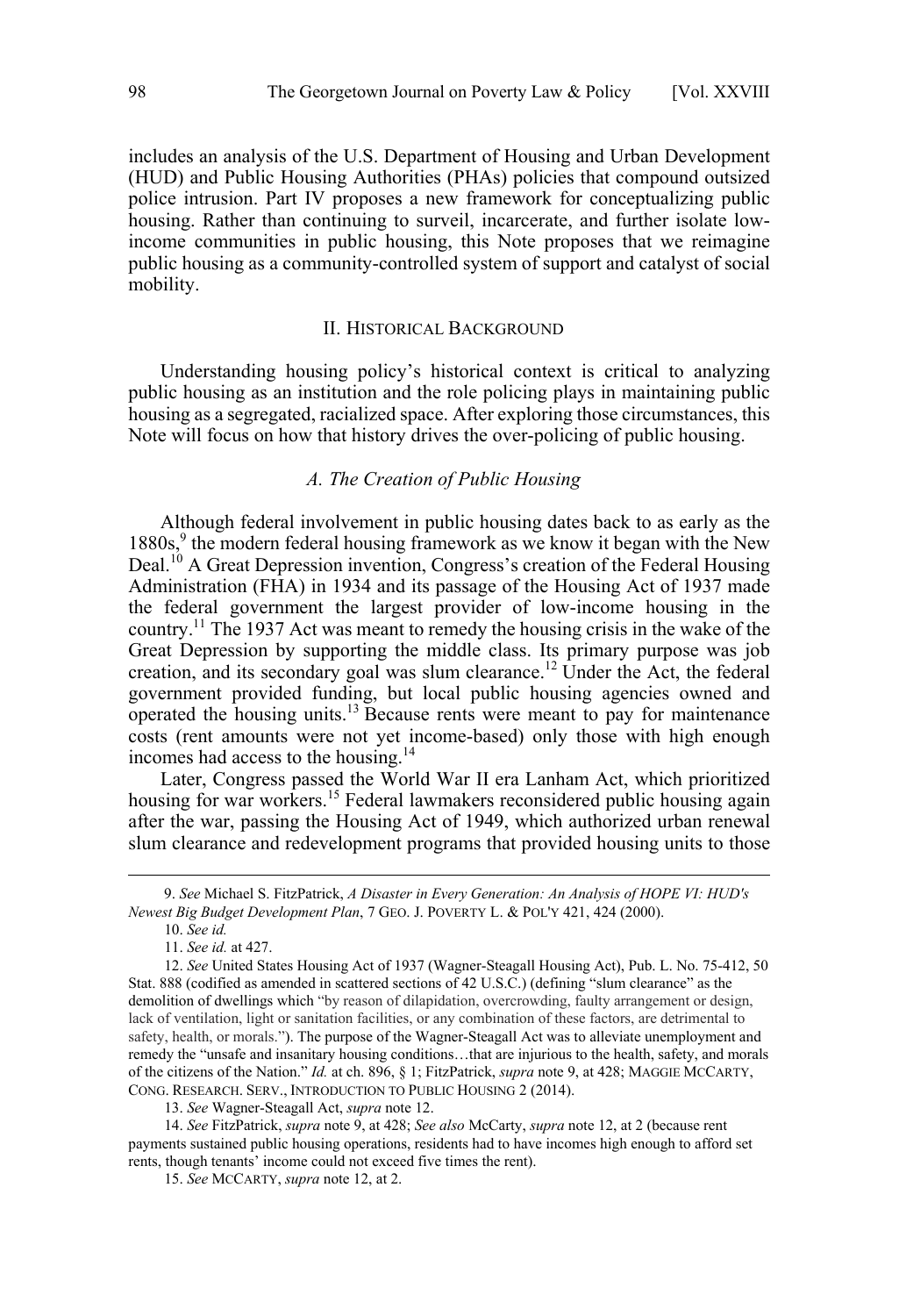whom these programs displaced.<sup>16</sup> The 1949 Act lowered maximum rent amounts and income eligibility limits, changing the composition of public housing.<sup>17</sup> Specifically, low-income families moved into public housing complexes and the proportion of Black families increased as urban renewal displaced more families of color.<sup>18</sup> As a result of these changes, public housing developments could no longer keep up with their operation and maintenance costs.<sup>19</sup> Lower rent payments and a lack of funding meant that housing managers had to choose which repairs to make among widespread need.<sup>20</sup> Across the country, this meant that buildings, particularly segregated developments designated for Black people, were inadequately maintained. 21Amidst these institutional changes and the shifting racial and income composition of public housing communities, poor residents of color were increasingly funneled into dilapidated units.<sup>22</sup>

Meanwhile, other federal programs and policies encouraged and subsidized the development of the largely white suburbs, from which Black residents were explicitly excluded. <sup>23</sup> The FHA and the Veterans Administration established mortgage programs to assist white families in accessing affordable homes in the suburbs.  $24$  Redlining, by which the federal government measured how risky neighborhoods were for mortgage support along racial lines, systematically locked Black families out of the same assistance being handed out to whites.<sup>25</sup> Further, on the rare occasion that a Black family was able to purchase a home in the suburbs, they sometimes faced violence upon moving into white neighborhoods.<sup>26</sup> White neighborhoods also utilized restrictive covenants and deed restrictions to keep Black neighbors out.<sup>27</sup>

This confluence of factors resulted in a "more permanent, federally sponsored 'second ghetto,'" in which low-income communities of color were socially isolated and economically deprived.<sup>28</sup> Against this backdrop and the 1960s race riots that followed, Congress funded new affordable housing programs, mainly designed around utilizing private housing markets. These new programs, however, maintained racial segregation in public housing. The following decades saw a series of reforms, which included halting construction of public housing units and demolishing some of the public housing stock in favor of prioritizing new voucher

21. *See id*.

22. *See* MCCARTY, *supra* note 12, at 4 (primarily low-income families of color were moving into public housing complexes at this time); FitzPatrick, *supra* note 9, at 428-29 (new low-income tenants were placed in deteriorating units).

23. *See* Raphael Bostic & Arthur Acolin, *Affirmatively Furthering Fair Housing: The Mandate to End Segregation*, *in* THE FIGHT FOR FAIR HOUSING at 192-93 (Gregory D. Squires ed., 2018).

24. *See id*. at 192.

25. *See id*. at 192-93.

26. DOUGLAS S. MASSEY & NANCY A. DENTON, AMERICAN APARTHEID: SEGREGATION AND THE MAKING OF THE UNDERCLASS 58 (1993).

28. *Id.*

<sup>16.</sup> Housing Act of 1949, Pub. L. 81-171, 63 Stat. 413.

<sup>17.</sup> *See* MCCARTY, *supra* note 12, at 3-4.

<sup>18.</sup> *See id*. at 4.

<sup>19.</sup> *See* FitzPatrick, *supra* note 9, at 428-29 (because the financial operating structure relied on rents, as lower-income residents moved in these maintenance costs could not be met and additional funding was not directed to remedy this problem).

<sup>20.</sup> *See id.*

<sup>27.</sup> *Id.*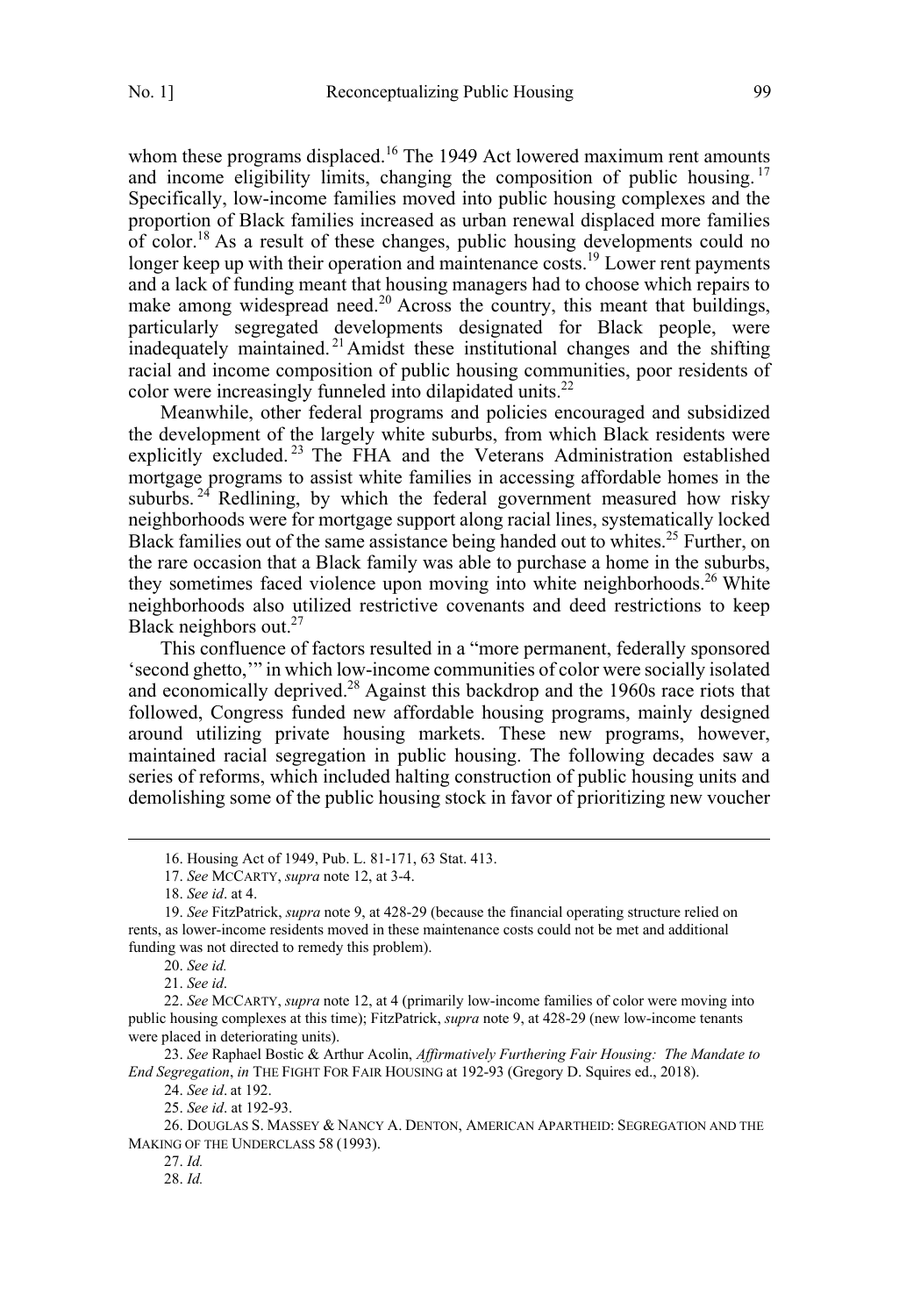<span id="page-5-0"></span>mobility programs,  $^{29}$  contributing to the poor quality of public housing – an issue which persists to this day. $30$ 

## *B. The History of Criminalizing Public Housing*

## 1. Public Housing in the Public Imagination

Though decades of housing policy generated the conditions in public housing, the resulting problems with public housing were quickly attributed to public housing residents themselves.<sup>31</sup> Public housing became associated with an environment of dysfunction and decay that poor Black people brought upon themselves.<sup>32</sup> The Wendell O. Pruitt Homes and William Igoe Apartments in St. Louis, known as Pruitt-Igoe, and the Cabrini-Green Homes in Chicago, were prime representations of the racialized myth of public housing as a doomed site of criminality.

In St. Louis, Pruitt-Igoe was constructed under a system of mandated housing segregation.<sup>33</sup> The Pruitt half of the complex was designated for Black people, while the Igoe half housed whites.<sup>34</sup> The entire project was soon exclusively occupied by Black residents, however, after the phenomenon known as "white flight" occurred in the 1950s and 1960s.<sup>35</sup> Significant financial disinvestment, neglect, and reduced economic opportunity followed, leading to perceived social deterioration.<sup>36</sup> While residents fought for better conditions through organizing and rent strikes, the rest of the country saw what appeared to be vandalism and chaos through the lens of media coverage.  $37$  Only two decades after its construction, the housing complex was demolished. <sup>38</sup> Pruitt-Igoe became a national symbol for associating public housing with lawlessness and violence.<sup>39</sup> This narrative not only penalized people for being poor, but also branded public

<sup>29.</sup> *See* Kropf, *supra* note 8, at 86; MCCARTY, *supra* note 12, 5-6; Jeff R. Crump, *The End of* Public Housing as We Know It: Public Housing Policy, Labor Regulation and the US City, 27.1 INT'L J. URB. & REGIONAL RES. 179, 181-82 (2003). The Section 8 Housing Choice Voucher program, by which tenants are given a portable voucher to rent a market rate apartment, is beyond the scope of this paper but raises similar issues with regard to the relationship between public housing policies and policing, also motivated by a perceived threat of poor Black folks. *See, e.g.* Priscilla A. Ocen, *The New Racially Restrictive Covenant: Race, Welfare, and the Policing of Black Women in Subsidized Housing*, 59 UCLA L. REV. 1540, 1568-72 (2012).

<sup>30.</sup> *See* MCCARTY, *supra* note 12, at 4-5.

<sup>31.</sup> *See* Kropf, *supra* note 8, at 85.

<sup>32.</sup> *See id.*

<sup>33.</sup> *See* Documentary Film: THE PRUITT-IGOE MYTH: AN URBAN HISTORY (First Run Features 2011) (on file with the Georgetown University Law Library [hereinafter THE PRUITT-IGOE MYTH].

<sup>34.</sup> Colin Marshall, *Pruitt-Igoe: The Troubled High-Rise That Came to Define Urban America – A History of Cities in 50 Buildings, Day 21*, THE GUARDIAN (Apr. 22, 2015, 7:52 PM),

[https://www.theguardian.com/cities/2015/apr/22/pruitt-igoe-high-rise-urban-america-history-cities.](https://www.theguardian.com/cities/2015/apr/22/pruitt-igoe-high-rise-urban-america-history-cities) 35. *Id.*

<sup>36.</sup> *See* THE PRUITT-IGOE MYTH, *supra* note 33.

*See* Rowan Moore, *Pruitt-Igoe: Death of the American Urban Dream*, THE GUARDIAN (Feb. 25, 2012, 37. 7:04 PM), [https://www.theguardian.com/artanddesign/2012/feb/26/pruitt-igoe-myth-film-review#maincontent.](https://www.theguardian.com/artanddesign/2012/feb/26/pruitt-igoe-myth-film-review#maincontent)

<sup>38.</sup> *Id.*

<sup>39.</sup> *See id.*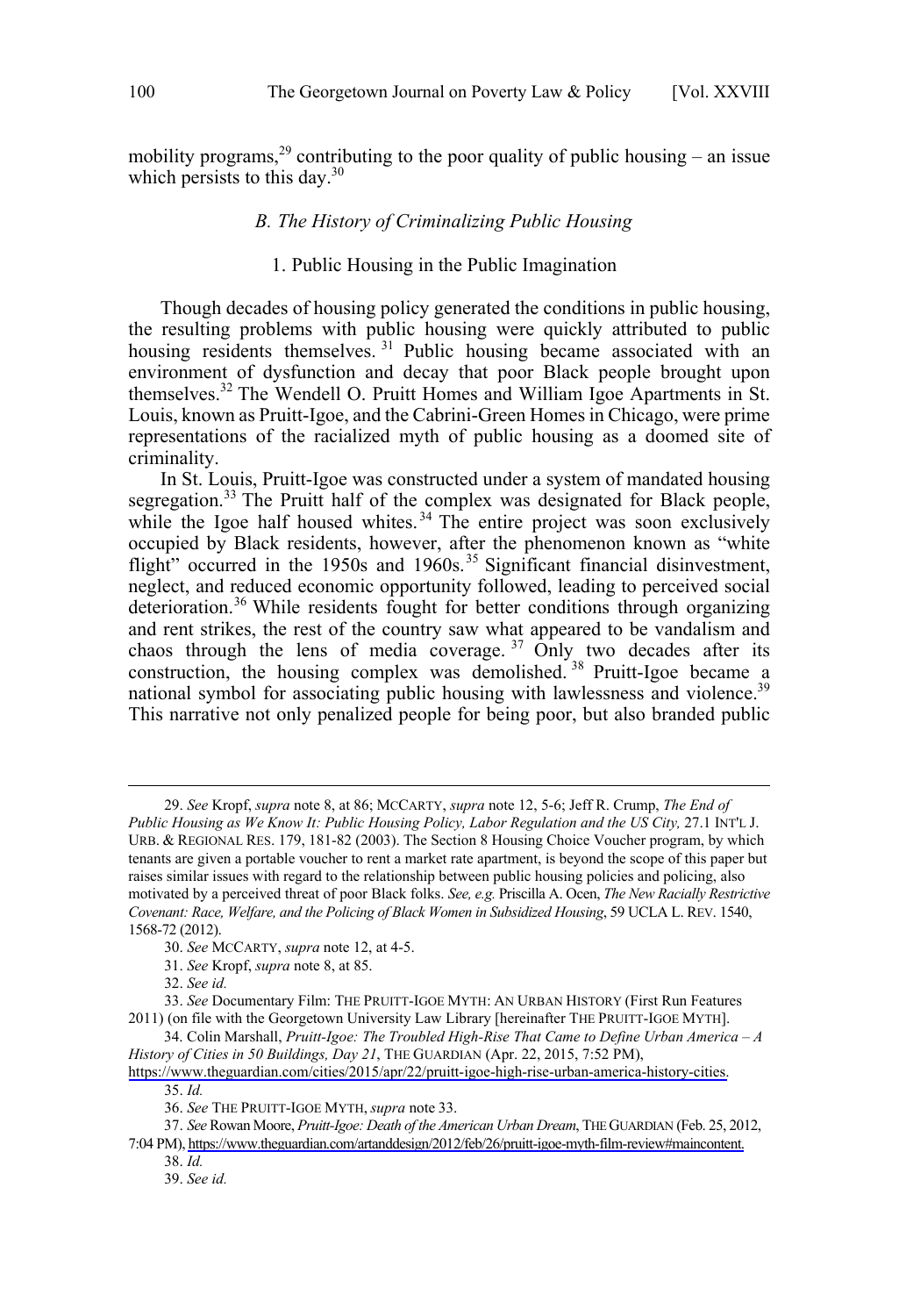<span id="page-6-0"></span>housing residents as poor *criminals*. <sup>40</sup> This inaccurate labelling of public housing residents continued even though crime rates in other St. Louis neighborhoods were consistently higher than in Pruitt-Igoe.<sup>41</sup>

Chicago's Cabrini-Green Homes occupied a similar position to Pruitt-Igoe in the public consciousness. The towers and row houses were built over a twentyyear period beginning in 1942, contemplated as a way to revitalize the "slums" of Chicago.<sup>42</sup> By the 1970s, however, the housing development had become the new face of public housing's failure.<sup>43</sup> Media representations of the housing complex presented it as gang- and violence-ridden.<sup>44</sup> Located adjacent to Chicago's wealthiest neighborhoods, Cabrini-Green was regularly portrayed as "a world of utter deprivation and unrelenting violence," playing on stereotyped racialized fears to exaggerate the dangers of the housing project.<sup>45</sup> Cabrini-Green, like Pruitt-Igoe, came to symbolize public housing as a site to be feared.<sup>46</sup> Its residents were not viewed as law-abiding individuals and families seeking a safe, affordable place to live, as most were, but instead were pathologized as dangerous, undeserving criminals.47

The Pruitt-Igoe and Cabrini-Green communities highlight the stereotyped view of public housing as inherently linked to Blackness, and Blackness as linked to criminality. Yet, most people receiving housing assistance are not Black.<sup>48</sup> The false image public housing typically conjures in the public imagination, however, is in reference to public housing complexes in large cities, where the majority of city residents are low-income people of color.<sup>49</sup> Outsized media and public attention directed at the so-called failures of these particular public housing projects stigmatizes the Black residents who live there, making them the target of public scorn. It is this narrative that sets the stage for society's embrace of the punitive relationship between the state and public housing residents.

## 2. Reinforcing Racialized Perceptions through Policing

Punitive policing became a tool to maintain segregated public housing, deemed a site of violence and social deterioration.50 The post-1960s public housing reforms included a number of exclusion and termination policies to target

 $\overline{a}$ 

<sup>40.</sup> *See* Joseph Heathcott, *Pruitt-Igoe and the Critique of Public Housing*, 78 J. OF THE AM. PLANNING ASS'N 450 (2012).

 <sup>41.</sup> *See id.*

 <sup>42.</sup> *See* BEN AUSTEN, HIGH RISERS: CABRINI-GREEN AND THE FATE OF AMERICAN PUBLIC HOUSING 4-8 (2018).

*See* Ben Austen, *Cabrini-Green and a Horror Film that Captured the Fears of Public Housing*, 43. CHI. TRIB. (Aug. 16, 2019, 9:35 AM), [https://www.chicagotribune.com/opinion/commentary/ct-perspec](https://www.chicagotribune.com/opinion/commentary/ct-perspec-flashback-cabrini-green-candyman-public-housing-austen-0819-20180815-story.html)[flashback-cabrini-green-candyman-public-housing-austen-0819-20180815-story.html.](https://www.chicagotribune.com/opinion/commentary/ct-perspec-flashback-cabrini-green-candyman-public-housing-austen-0819-20180815-story.html) 

<sup>44.</sup> *See* Mann, *supra* note 8, at 22.

 <sup>45.</sup> AUSTEN, *supra* note 42, at 22.

 <sup>46.</sup> *See* Mann, *supra* note 8, at 21.

 <sup>47.</sup> *See id*. at 25.

*See Who Lives in Federally Assisted Housing?*, NAT'L LOW INCOME HOUSING COALITION 3 48. (2012),<https://nlihc.org/sites/default/files/HousingSpotlight2-2.pdf>(about 45% of public housing residents nationwide are Black).

*See* Emily Badger, *How Section 8 became a 'Racial Slur*', WASH. POST (June 15, 2015, 7:53 49. AM), <https://www.washingtonpost.com/news/wonk/wp/2015/06/15/how-section-8-became-a-racial-slur/>.

<sup>50.</sup> *See* Fagan et al., *supra* note 7, at 699.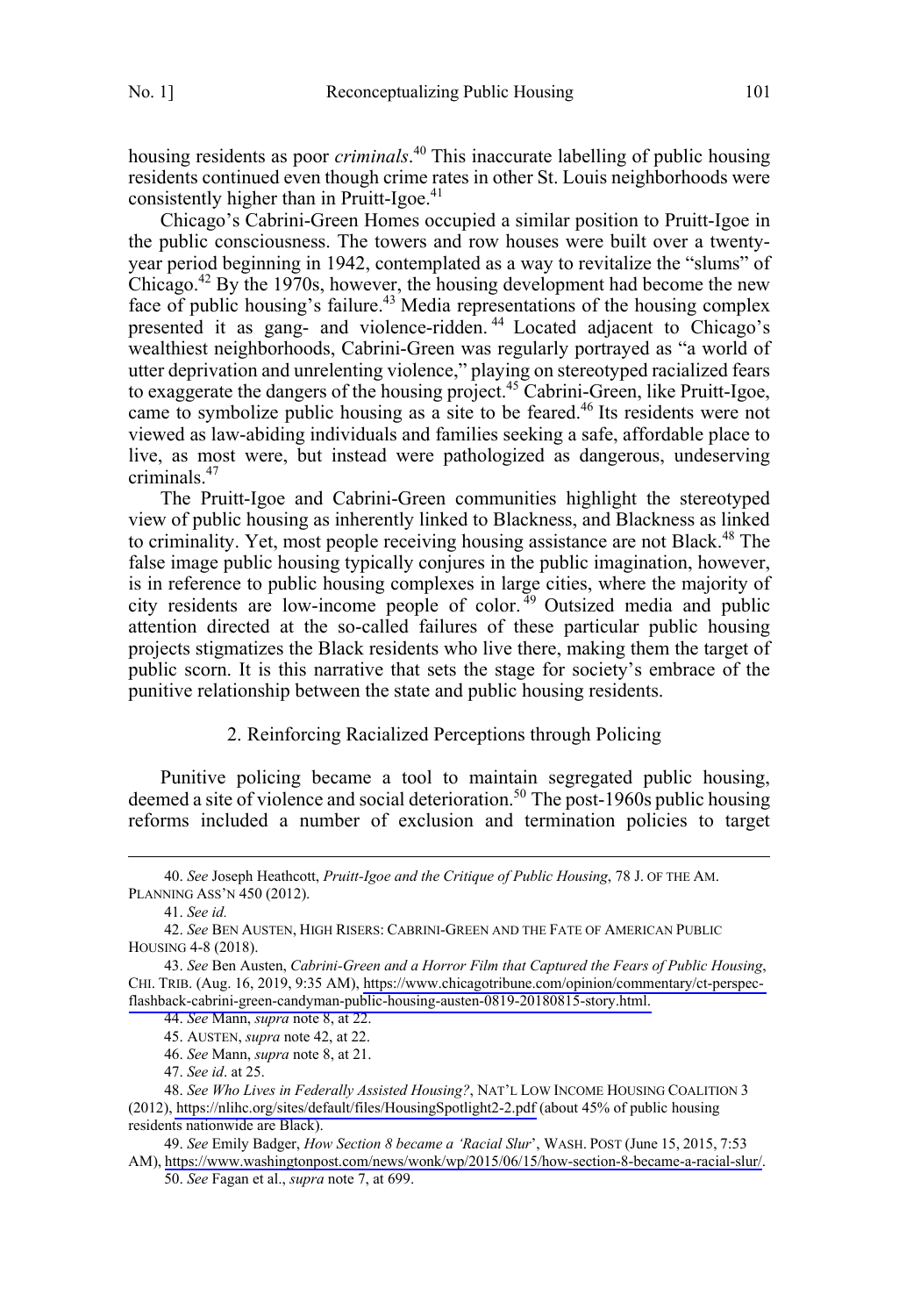individuals with criminal histories.<sup>51</sup> For example, in 1988, Congress passed the Anti-Drug Abuse Act (ADAA), which authorized PHAs to evict tenants who engaged in "criminal activity."<sup>52</sup> The statute stated: "Congress finds that drug dealers are increasingly imposing a *reign of terror* on public and other federally assisted low-income housing tenants."<sup>53</sup> The stated intent of the ADAA was to protect public housing residents, but its effect further marginalized low-income residents and promoted racial prejudice.<sup>54</sup> Two years later, the Cranston-Gonzalez National Affordable Housing Act of 1990 extended ADAA policies to hold residents accountable for the criminal activity of their family members or guests.<sup>55</sup>

Subsequently, in 1996, President Bill Clinton announced the "One Strike and You're Out" guidelines, <sup>56</sup> following which, Congress passed the perhaps unfittingly named Housing Opportunity Extension Act of 1996 (HOPE), strengthening the eviction and screening policies of the ADAA.<sup>57</sup> Though the policies were initially enacted in 1988, PHAs did not consistently implement and enforce them.<sup>58</sup> A year after the passage of the HOPE Act, however,  $75\%$  of the housing authorities that participated in a HUD survey stated that they had implemented One Strike policies.<sup>59</sup> HUD recognized this law as its "toughest admission and eviction policy,"<sup>60</sup> requiring PHAs to amend their policies to ban those "it has reasonable cause to believe" were using drugs or alcohol in a manner that could "interfere with the health, safety, or right to peaceful enjoyment of the premises by other residents."<sup>61</sup> Those evicted for drug-related criminal activity could not be granted admission for three years following eviction.<sup>62</sup> Further, PHA funding was tied to "effective applicant screening," creating a strong incentive for PHAs to establish and enforce harsh screening practices.<sup>63</sup>

Punitive public housing policies bolster the anti-Black stereotyping that motivates the policing and criminalization of public housing residents. These expansive policies capture a broad range of people in their grip, including those

 <sup>51.</sup> *See* Archer, *supra* note 7, at 4. In 1975, the Department of Housing and Urban Development issued regulations instructing consideration of criminal histories when assessing housing applicants. *See id*.

 <sup>52.</sup> Anti-Drug Abuse Act of 1988, Pub. L. No. 100-690, § 5101. 102 Stat. 4181, 42 U.S.C. § 11901 (1988) [hereinafter Anti-Drug Abuse Act]; Archer, *supra* note 7, at 9.

 <sup>53.</sup> Anti-Drug Abuse Act, *supra* note 52 at § 5121 (emphasis added).

 <sup>54.</sup> *See* Archer, *supra* note 7, at 9 n.29 (explaining that implementation of the Act

disproportionately impacted poor people of color by allowing PHAs to exercise discretion in evicting people. This meant that racial prejudices could influence eviction decisions and lead to homelessness for the poor in scenarios where the middle class would likely be subjected only to drug treatment).

 <sup>55.</sup> Cranston-Gonzalez National Affordable Housing Act, Pub. L. No. 101-625, § 504, 104 Stat. 4079 (1990).

 <sup>56.</sup> *See Archer*, *supra* note 7, at 10; Kropf, *supra* note 8, at 86.

 <sup>57.</sup> Housing Opportunity Extension Act of 1996, Pub. L. No. 104-120, § 9(e)(1)(A)(ii), 110 Stat. 834 (1996) [hereinafter Housing Opportunity Extension Act].

<sup>58.</sup> See U.S. DEP'T OF HOUS. & URBAN DEV., MEETING THE CHALLENGE: PUBLIC HOUSING AUTHORITIES RESPOND TO THE "ONE STRIKE AND YOU'RE OUT" INITIATIVE (1997), [https://www.ncjrs.gov/pdffiles1/Photocopy/183952NCJRS.pdf.](https://www.ncjrs.gov/pdffiles1/Photocopy/183952NCJRS.pdf) 

<sup>59.</sup> *Id.* 60. *Id.*

 <sup>61.</sup> Housing Opportunity Extension Act, *supra* note 57, at § 9(e)(1)(A)(ii).

 <sup>62.</sup> *Id*. at § 9(c).

 <sup>63.</sup> Kropf, *supra* note 8, at 86.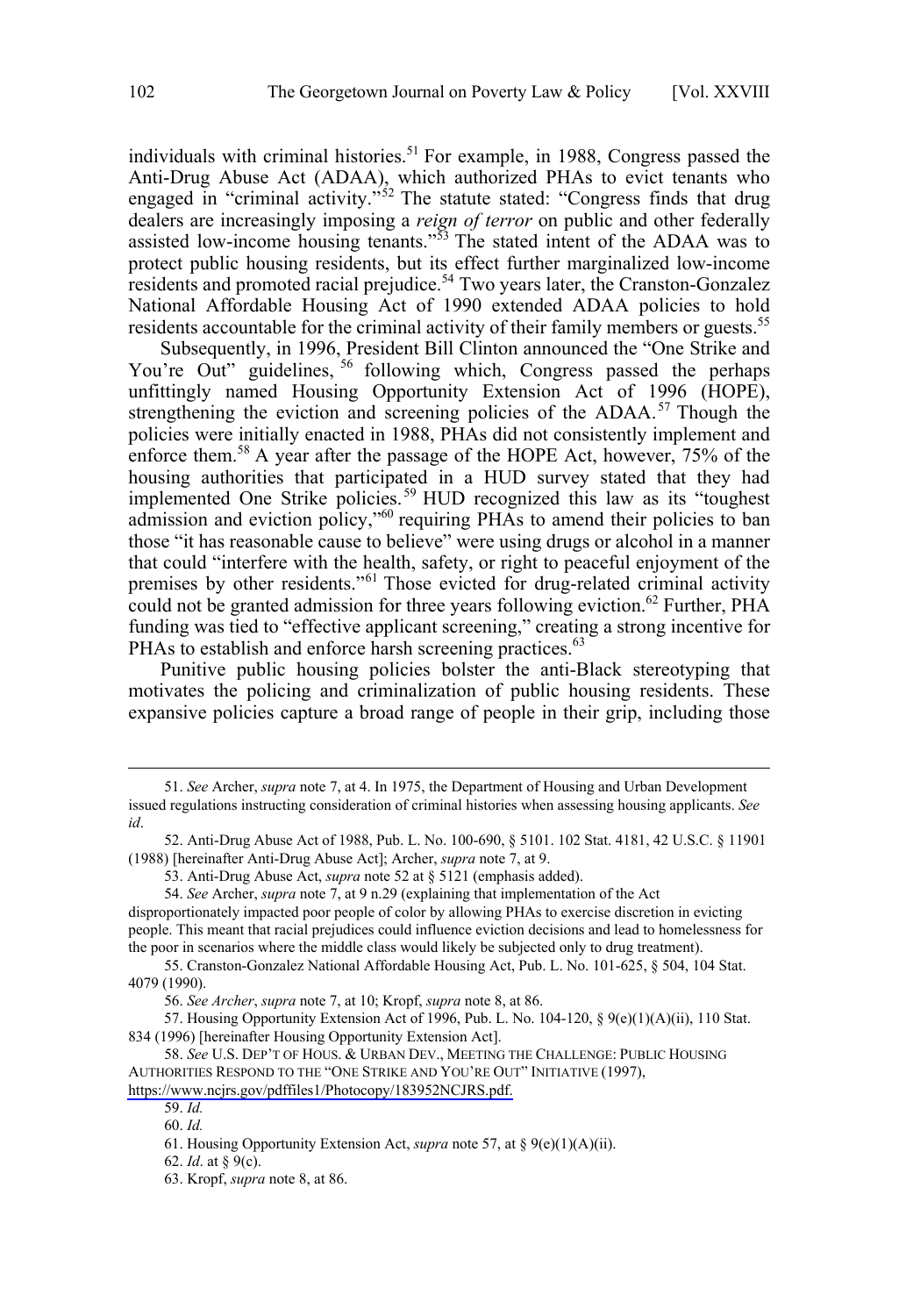<span id="page-8-0"></span>who are not involved in what society traditionally considers as "criminal."<sup>64</sup> Set within the context of mass criminalization and mass incarceration, overbroad public housing policies entangle an increasing number of people in the criminal legal system.<sup>65</sup> The myth associating people of color with criminality, fueled by mass criminalization, perpetuates that narrative in public housing settings. The message that these policies send is that, as a defined group, public housing residents are criminals.<sup>66</sup> Defining public housing residents as a threat and inviting intense scrutiny into their lives enables and justifies the use of police to disproportionately target people of color.<sup>67</sup>

### III. MODERN SURVEILLANCE OF PUBLIC HOUSING

Understanding public housing's history as one of racial isolation and control, this Note turns to the ramifications of this history on the modern era of policing in public housing. It will first explore the constitutionally protected policing tactics that enable the invasive presence of police in public housing complexes. It will then describe modern HUD policies, which in conjunction with policing practices continue to fuel the criminalization of low-income communities of color and impose barriers to re-entry for those with criminal records.

## *A. Policing Tactics*

#### 1. Fourth Amendment Jurisprudence

The Fourth Amendment offers few safeguards to public housing residents. The protections it offers that are typically attached to the home<sup>68</sup> are limited in the context of apartment buildings. ${}^{69}$  Courts have held, for instance, that there is no reasonable expectation of privacy  $70$  in the common spaces of apartment complexes.<sup>71</sup> For public housing occupants in particular, the constitutionally permissible targeting of public housing residents under Fourth Amendment doctrine further limits these protections.<sup>72</sup>

Under *Terry v. Ohio*, police officers may stop an individual if they have a reasonable suspicion, based on articulable facts, that the individual is involved in

 <sup>64.</sup> *See* Archer, *supra* note 7, at 34 (explaining that these broad policies criminalize relatively innocuous behavior).

 <sup>65.</sup> *See id.*

 <sup>66.</sup> *See id.* at 43.

 <sup>67.</sup> *See* I. Bennet Capers, *Policing, Race, and Place*, 44 HARV. C.R.-C.L. L. REV. 43, 69-70 (2009).

 <sup>68.</sup> *See* Jones v. United States, 357 U.S. 493, 498 (1958) ("it is difficult to imagine a more severe invasion of privacy than the nighttime intrusion into a private home.").

 <sup>69.</sup> *See* Alexis Karteron, *When Stop and Frisk Comes Home: Policing Public and Patrolled Housing*, 69 CASE W. RES. L. REV. 669, 692-93 (2019).

 <sup>70.</sup> *See* Katz v. United States, 389 U.S. 347, 361 (1967) (Harlan, J., concurring) (holding that application of the Fourth Amendment depends on whether the individual has a legitimate expectation of privacy, determined by whether the individual exhibited a subjective expectation of privacy that society is prepared to recognize as "reasonable").

 <sup>71.</sup> *See* Karteron, *supra* note 69, at 692-93.

 <sup>72.</sup> *See id.*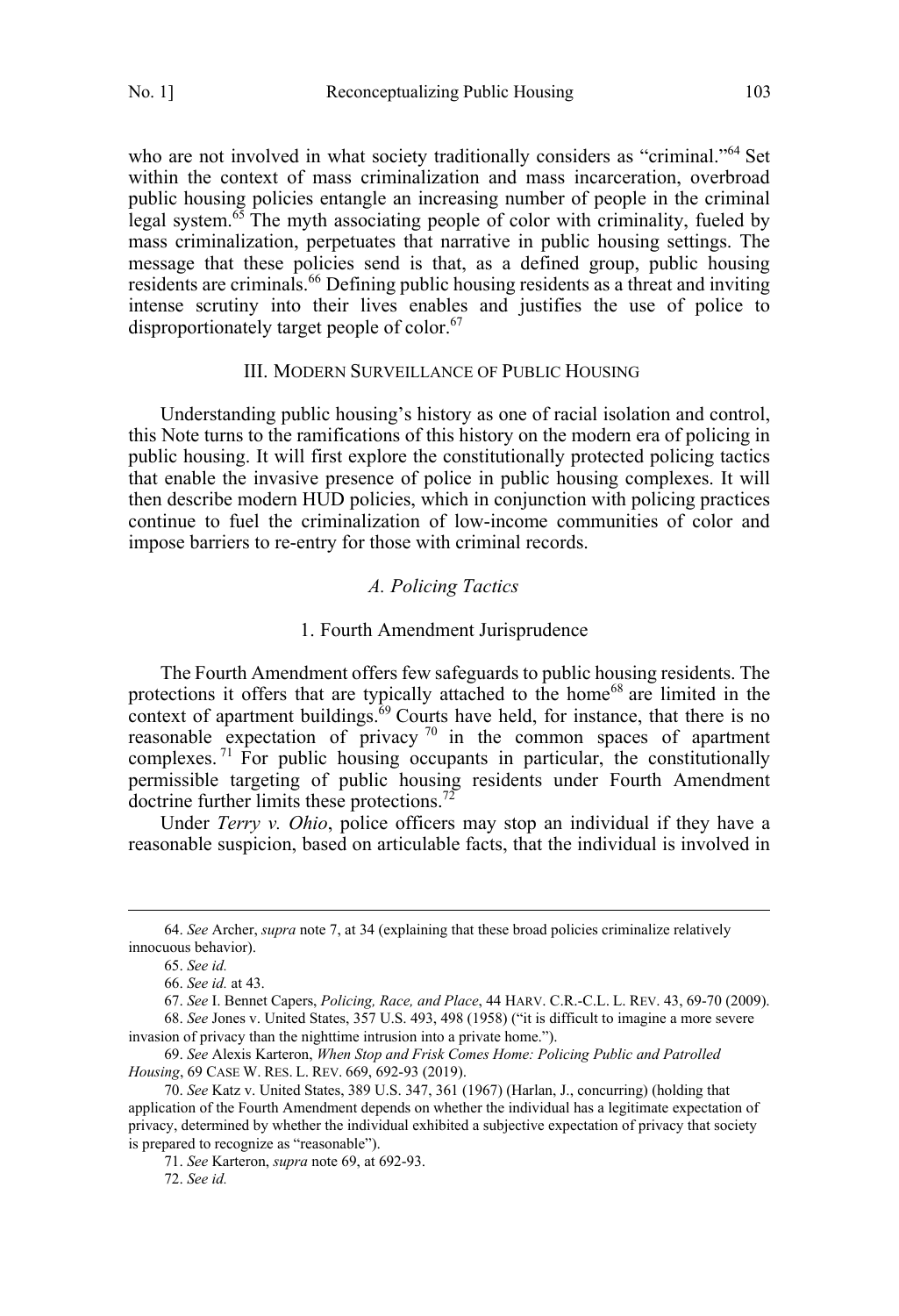<span id="page-9-0"></span>criminal activity.<sup>73</sup> This standard has been interpreted to allow for a broad range of factors to be considered within the reasonable suspicion analysis, including whether the stop takes place in a "high crime area."<sup>74</sup> What constitutes a "high crime area," however, is self-fulfilling. Crime data does not necessarily reflect the accurate rate of crime, but instead how police respond to crime and enforce criminal laws.<sup>75</sup> Furthermore, the definition of "high crime area" relies heavily on the individual arresting officer's testimony.<sup>76</sup> This means that when police choose to surveil public housing—a decision correlated with perceptions of criminality's connections to race and class<sup>77</sup> —and inevitably arrest people in that area, it may become properly categorized as a "high crime area," justifying virtually unfettered stops under the Fourth Amendment.<sup>78</sup> Thus, the Fourth Amendment, designed to safeguard the protection of the home, has become a tool for social control and mass criminalization of public housing.<sup>79</sup>

## 2. Broken Windows Policing

Law enforcement also targets public housing through "broken windows" policies.<sup>80</sup> The broken windows theory, first proposed by criminologists James Q. Wilson and George L. Kelling, posits that visible signs of disorder, regardless of how minor, invite further criminal activity by signaling that the area tolerates wrongdoing.<sup>81</sup> Broken windows policing, then, targets low-level quality of life crimes with the idea that this will prevent more serious crime.<sup>82</sup>

Broken windows policing is particularly prevalent in the public housing context. The stereotype of public housing as a place of social disorder seemingly supports such police practices, in turn justifying the use of broken windows policing.83 Consequently, broken windows as a policing strategy in public housing disproportionately impacts low-income communities of color because it relies on associations between perceptions of social disorder and race.<sup>84</sup> Taken together, the conflation of race, poverty and disorder result in law enforcement's targeting of low-income people of color as suspected criminals.<sup>85</sup>

 <sup>73.</sup> Terry v. Ohio, 392 U.S. 1, 21 (1968). This case approved the police practice of "Terry stops," otherwise known as "stop and frisk."

 <sup>74.</sup> *See* Illinois v. Wardlow, 528 U.S. 119, 119 (2000).

*See* Logan Koepke, *Predictive Policing Isn't About the Future*, SLATE MAGAZINE (Nov. 21, 75. 2016, 12:30 PM), [https://slate.com/technology/2016/11/predictive-policing-is-too-dependent-on](https://slate.com/technology/2016/11/predictive-policing-is-too-dependent-on-historical-data.html)[historical-data.html.](https://slate.com/technology/2016/11/predictive-policing-is-too-dependent-onhistorical-data.html)

<sup>76.</sup> *See* Karteron, *supra* note 69, at 700.

 <sup>77.</sup> *See* Archer, *supra* note 7, at 38.

 <sup>78.</sup> *See* Karteron, *supra* note 69, at 700-01.

 <sup>79.</sup> *See id.* at 693.

 <sup>80.</sup> Fagan et al., *supra* note 7, at 700.

 <sup>81.</sup> *Id.*; Jeffrey Fagan & Garth Davies*, Street Stops and Broken Windows: Terry, Race, and Disorder in New York City*, 28 FORDHAM URB. L. J. 457, 464-465 (2000).

 <sup>82.</sup> *See* Fagan & Davies, *supra* note 81, at 461.

 <sup>83.</sup> *See* Fagan et al., *supra* note 7, at 700.

*See* Eric Klinenberg, *The Other Side of "Broken Windows*,*"* THE NEW YORKER (Aug. 23, 84.

<sup>2018),</sup> [https://www.newyorker.com/books/page-turner/the-other-side-of-broken-windows.](https://www.newyorker.com/books/page-turner/the-other-side-of-broken-windows)

<sup>85.</sup> *See* Fagan & Davies, *supra* note 81, at 501.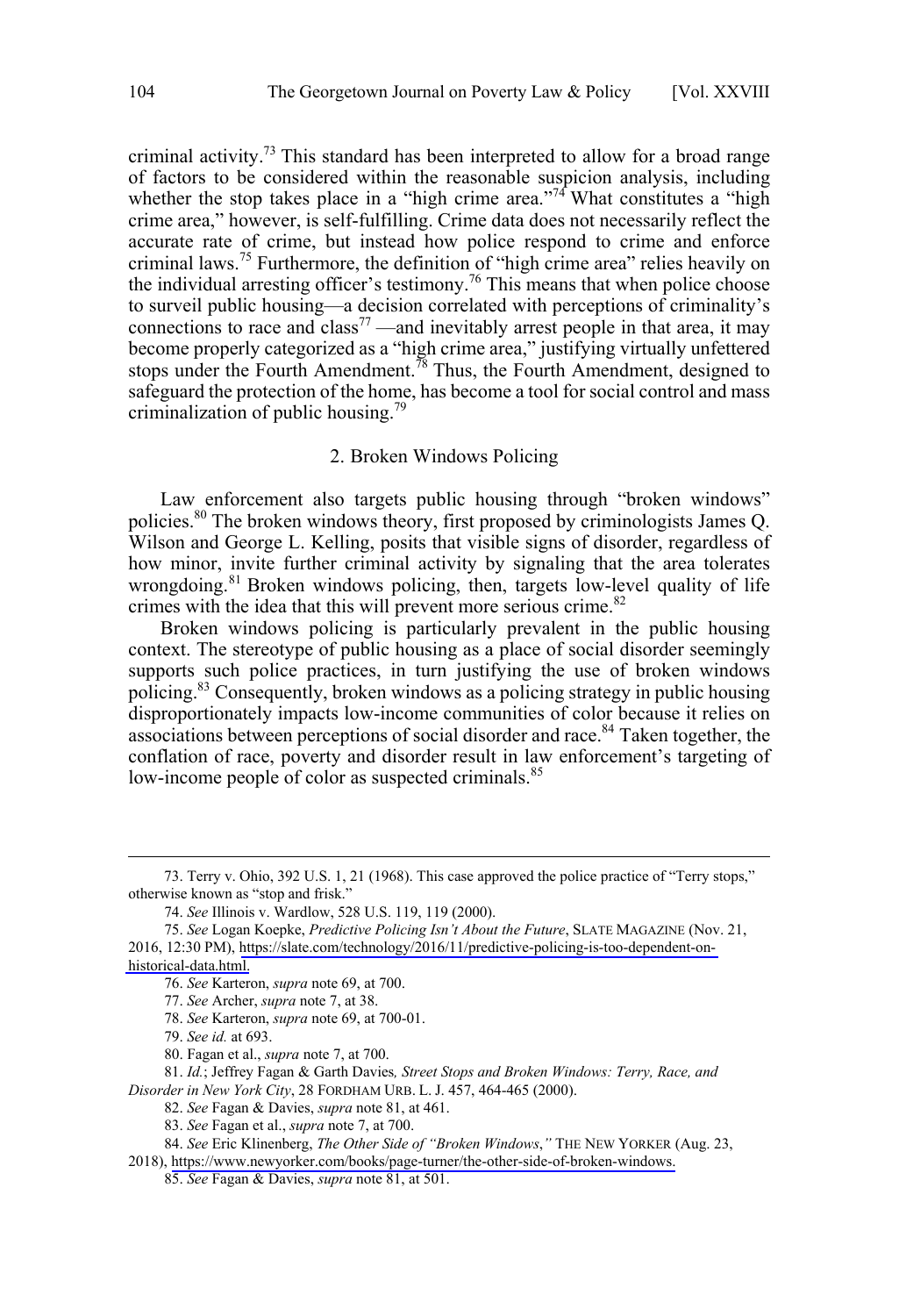<span id="page-10-0"></span>Police departments continue to target low-level offenses despite empirical studies that debunk the proposed efficacy of broken windows policing.<sup>86</sup> One study reviewed the evidence used to make Wilson and Kelling's original conclusions and found no support for the disorder-crime relationship posited by the theory; in particular, the idea that targeting minor crime reduces violent crime was unsupported. <sup>87</sup> Broken windows policing does not reduce crime or make communities safer.<sup>88</sup> Instead, it is an incredibly dangerous practice, and even fatal, for those whom it targets.<sup>89</sup> Meanwhile, the broken windows are not fixed.<sup>90</sup> While public housing developments are outfitted with police patrols, the dilapidated conditions of the buildings remain.<sup>91</sup> The causal logic of disorder that the broken windows theory takes for granted is that "a piece of property is abandoned" and *then* "a window is smashed."<sup>92</sup> Public policy, however, skipped addressing the perceived underlying causes of the "broken windows" and went straight to locking people up.<sup>93</sup> Even though investing in housing and resource allocation rather than punishment has been shown to actually reduce crime, "law and order" rhetoric more consistently wins the day. $94$ 

## 3. Modern Technological Surveillance in Public Housing

A modern mode of policing is taking hold across the country which targets public housing residents as among its primary subjects. Police departments have increasingly employed facial recognition software and high-tech surveillance cameras in public housing.<sup>95</sup> Currently, the federal government does not regulate facial recognition software and HUD does not have plans to do so.<sup>96</sup>

There are significant privacy and civil liberty dangers accompanying the use of these technologies. First, facial recognition technology has a disparate impact

 $\overline{a}$ 

96. *See id*.

<sup>86.</sup> *See id.* at 467.

 <sup>87.</sup> *See* Bernard E. Harcourt & Jens Ludwig, *Broken Windows: New Evidence from New York City and a Five-City Social Experiment*, 73 U. CHICAGO L. R. 271, 315 (2006).

<sup>88.</sup> Broken windows policing was heralded as reducing crime in New York in the 1990s, but this was at a time when crime rates dropped dramatically in cities across the country, including cities that did not use broken windows policing, seriously calling into question broken windows' success. *See* Shankar Vedentam, Chris Benderez, Tara Boyle, Renee Klahr, Maggie Penman & Jennifer Schmidt, *How A Theory of Crime and Policing Was Born, and Went Terribly Wrong*, NPR (Nov. 1, 2016, 12:00 AM), [https://www.npr.org/2016/11/01/500104506/broken-windows-policing-and-the-origins-of-stop-and-frisk](https://www.npr.org/2016/11/01/500104506/broken-windows-policing-and-the-origins-of-stop-and-frisk-and-how-it-went-wrong)[and-how-it-went-wrong.](https://www.npr.org/2016/11/01/500104506/broken-windows-policing-and-the-origins-of-stop-and-frisk-and-how-it-went-wrong)

<sup>89.</sup> Broken windows policing has led to fatal encounters with police, including the killings of Eric Garner, Akai Gurley, and Michael Brown. *See* K. Babe Howell, *The Costs of "Broken Windows" Policing: Twenty Years and Counting*, 37 CARDOZO L. REV. 1059, 1061-62 (2016).

*See* Ginia Bellafante, *In New York Public Housing, Policing Broken Lights*, N.Y. TIMES (Nov. 90. 26, 2014), [https://www.nytimes.com/2014/11/30/nyregion/in-new-york-public-housing-policing-broken](https://www.nytimes.com/2014/11/30/nyregion/in-new-york-public-housing-policing-broken-lights.html)[lights.html.](https://www.nytimes.com/2014/11/30/nyregion/in-new-york-public-housing-policing-broken-lights.html)

<sup>91.</sup> *See id.*

 <sup>92.</sup> Klinenberg, *supra* note 84.

 <sup>93.</sup> *See id*.

 <sup>94.</sup> *See id*.

*See* Lola Fadulu, *Facial Recognition Technology in Public Housing Prompts Backlash*, N.Y. 95. TIMES, (Sept. 24, 2019), [https://www.nytimes.com/2019/09/24/us/politics/facial-recognition-technology](https://www.nytimes.com/2019/09/24/us/politics/facial-recognition-technology-housing.html)[housing.html.](https://www.nytimes.com/2019/09/24/us/politics/facial-recognition-technology-housing.html)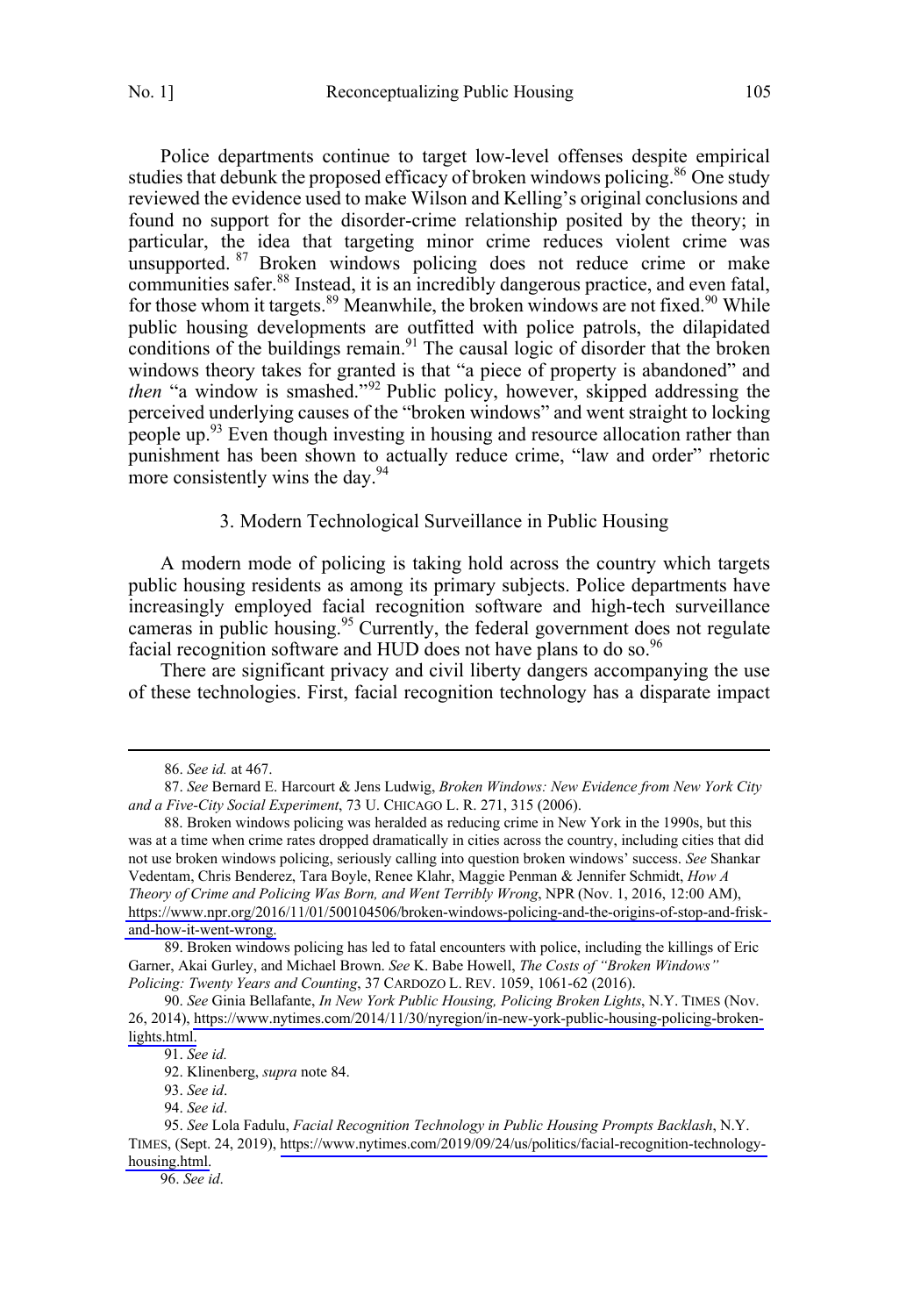on communities of color.<sup>97</sup> Research shows that the algorithms used in facial recognition systems are less accurate when used on Black people as compared to whites.<sup>98</sup> Biased policing practices also result in the overrepresentation of people of color in the databases relied upon for facial recognition, thereby compounding the problem.<sup>99</sup> Given that these technologies are used primarily against people of color, who make up the majority of public housing residents, the use of these technologies in public housing complexes will likely further entangle public housing tenants in the criminal legal system.<sup>100</sup> Moreover, HUD and law enforcement have not fully addressed how this data is stored and can be used in the future.101

Other less technologically advanced but still highly intrusive policing practices have been employed in the public housing context. In July 2014, for example, while New York City's residents of color recovered from failed stop-and-frisk policies, the city's police department positioned floodlights in New York City Housing Authority housing facilities in order to create an "omnipresence," as Mayor Bill de Blasio put it, a sense that police were watching.<sup>102</sup> Police in New York also regularly engage in the routine vertical patrols of public housing complexes, methodically monitoring each building to catch potential criminal wrongdoers, non-resident trespassers, or violators of other PHA policies.<sup>103</sup> Some police departments bring K-9 drug teams into public housing buildings "for the dogs to train."104 New York police have also used the Racketeer Influenced and Corrupt Organizations Act (RICO) to conduct and justify large-scale raids in public housing projects when there is no individualized probable cause for  $arrest$ <sup>105</sup>

New York City's policing practices have been the subject of several lawsuits, including a class action challenging the city's police department's practices of unlawfully stopping and arresting public housing residents and their guests for criminal trespass on the basis of race.<sup>106</sup> In May 2019, a federal judge approved public housing training for New York Police Department officers as part of the settlement.<sup>107</sup> Similarly, Oakland's public housing loitering ordinance is also being

97. See Coalition Letter to the Department of Justice Civil Rights Division Calling for an *Investigation of the Disparate Impact of Face Recognition on Communities of Color*, ACLU 1 (Oct. 18, 2016), [https://www.aclu.org/letter/coalition-letter-department-justice-civil-rights-division-calling](https://www.aclu.org/letter/coalition-letter-department-justice-civil-rights-division-calling-investigation-disparate)[investigation-disparate.](https://www.aclu.org/letter/coalition-letter-department-justice-civil-rights-division-calling-investigation-disparate)

98. *See id*.

 $\overline{a}$ 

99. *See id.* at 2.

101. *See* Fadulu, *supra* note 95.

102. See Barton Gellman & Sam Adler-Bell, *The Disparate Impact of Surveillance*, THE CENTURY FOUND. (Dec. 21, 2017), [https://tcf.org/content/report/disparate-impact-surveillance/.](https://tcf.org/content/report/disparate-impact-surveillance/)

103. *See* Fagan et al., *supra* note 7, at 702; Gellman & Alder-Bell, *supra* note 102.

104. *See* Gellman & Adler-Bell, *supra* note 102.

105. *See id.*

106. Davis v. City of New York, 959 F.Supp.2d 427, 427 (S.D.N.Y. 2013).

 <sup>100.</sup> Recognizing the implications of the technology, Congresswomen Yvette Clarke, Ayanna Pressley, and Rashida Tlaib introduced the No Biometric Barriers to Housing Act in 2019 which would ban facial recognition software in federally funded public housing. *See* No Biometric Barriers to Housing Act of 2019, H.R. 4008, 116th Cong. (2019).

<sup>107.</sup> See Press Release, NAACP Legal Defense Fund, Federal Judge Approves Public Housing Training for NYPD Officers (May 29, 2019), [https://www.naacpldf.org/press-release/federal-judge](https://www.naacpldf.org/press-release/federal-judge-approves-public-housing-training-nypd-officers)[approves-public-housing-training-nypd-officers.](https://www.naacpldf.org/press-release/federal-judge-approves-public-housing-training-nypd-officers)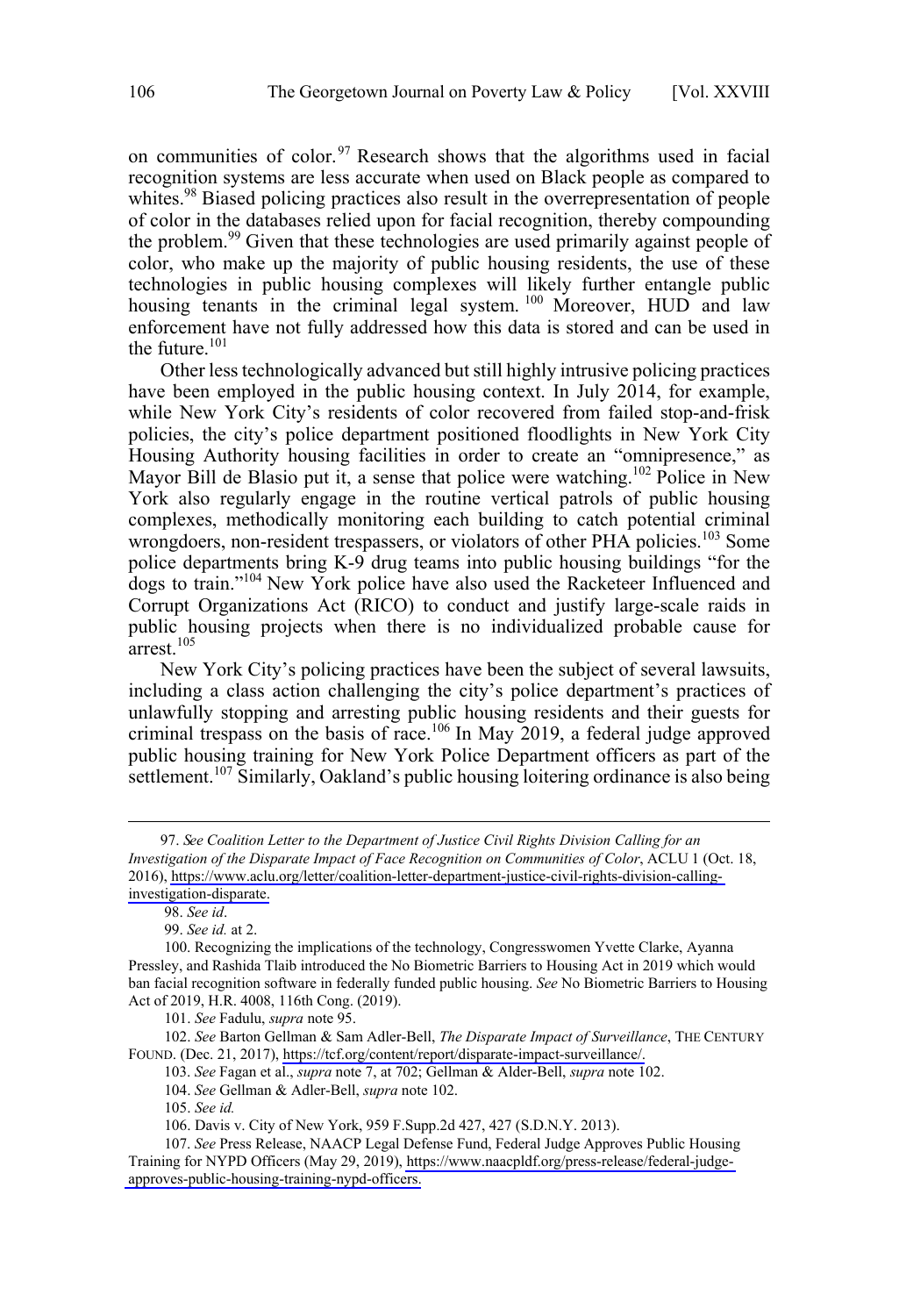<span id="page-12-0"></span>challenged as unconstitutional under the Due Process Clause of the Fourteenth Amendment.<sup>108</sup>

## *B. HUD Policies*

Weak Fourth Amendment protections and modern police surveillance tactics are compounded by harsh federal HUD and local public housing policies, which further criminalize public housing residents' activities and grant police increased authority to enforce those policies.

#### 1. Banishment and No-Trespass Policies

An extension of broken windows policing, HUD banishment policies allow PHAs to evict and formally ban residents, by placing them on a no-trespass list, for any criminal activity connected with the apartment and arrest them for trespassing. <sup>109</sup> PHAs are given discretion to specify the criteria for banning residents, which are often articulated in vague or broad terms.<sup>110</sup> In line with broken windows theory, PHAs argue that prohibiting particular people from entering their public housing complexes will reduce and prevent more serious crime. <sup>111</sup> Banishment policies allow PHAs to formally ban nonresidents for criminal as well as noncriminal acts, and use the police to enforce these policies by arresting them for trespassing if they are subsequently found on the property.<sup>112</sup> The breadth of these policies means that tenants are restricted from inviting guests, friends, and family members to their homes, often with little to no explanation or justification.<sup>113</sup>

Though Fourth Amendment standards are already limited, these policies allow the police to circumvent existing constraints on police stops.<sup>114</sup> Police officers, for instance, may make pretextual stops under the guise of determining whether someone is violating a no-trespass policy.<sup>115</sup> Studies have called into question banishment policies' deterrent effect and have shown that these policies do not

<sup>108.</sup> See Press Release, ACLU of Northern California, Civil Rights Groups File Lawsuit

Challenging Constitutionality of Oakland Public Housing Loitering Ordinance (Sept. 19, 2018), [https://www.aclunc.org/news/civil-rights-groups-file-lawsuit-challenging-constitutionality-oakland](https://www.aclunc.org/news/civil-rights-groups-file-lawsuit-challenging-constitutionality-oakland-public-housing)[public-housing.](https://www.aclunc.org/news/civil-rights-groups-file-lawsuit-challenging-constitutionality-oakland-public-housing)

<sup>109.</sup> Contract provisions and requirements; loans and annual contributions, 42 U.S.C. § 1437d(l)(6)-(9) (2013); Elena Goldstein, *Kept Out: Responding to Public Housing No-Trespass Policies*, 38 HARV. C.R.-C.L. L. REV. 215, 216 (2003).

 <sup>110.</sup> Jose Torres, Jacob Apkarian & James Hawdon, *Banishment in Public Housing: Testing an Evolution of Broken Windows*, 5 MDPI SOC. SCI. 61, 3 (2016).

 <sup>111.</sup> *See id.* at 1.

 <sup>112.</sup> Jose Torres & Jacob Apkarian, *Banishment: A Test of Specific Deterrence in Public Housing*, 17 CRIMINOLOGY & PUB. POL'Y. 911, 912 (2018).

 <sup>113.</sup> Goldstein, *supra* note 109, at 216-17 ("Officials have barred nonresidents without inquiry into the legitimacy of their reasons for being on the property and often in spite of their having legitimate business at the development. In fact, nonresident visitors have been banned from PHA property for literally 'just standing there.'").

 <sup>114.</sup> See *id.* at 217.

 <sup>115.</sup> *See id*.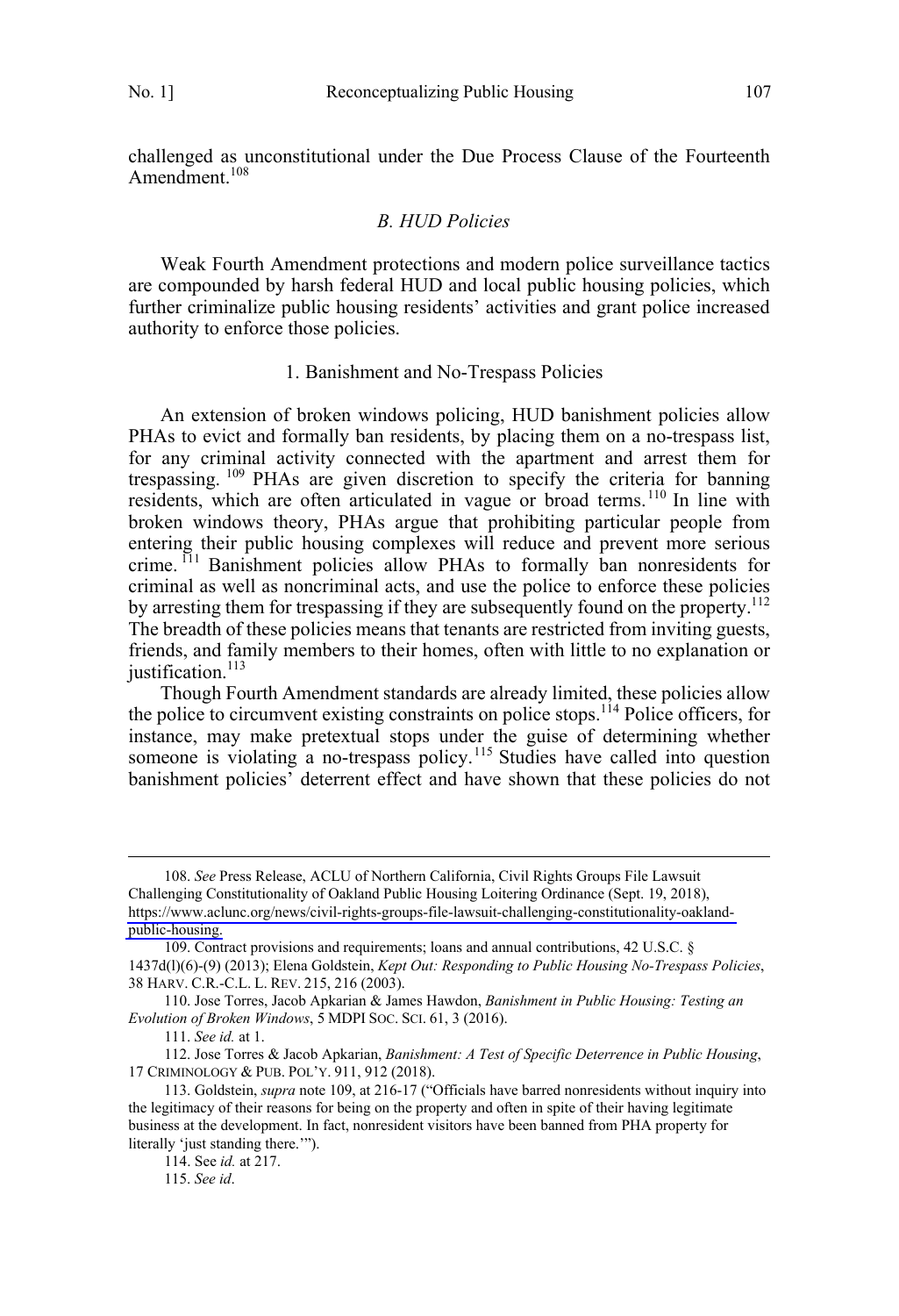<span id="page-13-0"></span>significantly reduce serious crime or drug arrests.<sup>116</sup> For example, in their study of banishment policies in public housing, Jose Torres, Jacob Apkarian, and James Hawdon demonstrated that while these policies have only a modest impact on property crime and no significant impact on violent crime, they increase incarceration rates of low-income communities of color.<sup>117</sup> Their study also revealed an increase in arrests for trespassing, indicating that those banned are not substantially deterred from returning to the housing complex.<sup>118</sup> Given the limited efficacy of banishment policies in relationship to their disproportionate and harmful effects on people of color, the benefits of the policies are not worth the  $costs$ <sup>119</sup>

The legal source of HUD's banishment policies is 42 U.S.C.  $\frac{1437d(1)(6)}{120}$ the federal statute under which tenants may be evicted if either they, their guests, or relatives are caught using or possessing drugs on the premises.<sup>121</sup> The U.S. Supreme Court upheld HUD's strict liability interpretation of  $\S$  1437d(l)(6) in *HUD v. Rucker*, despite the constitutional due process concerns that such a policy penalizes innocent individuals for others' criminal wrongdoing. <sup>122</sup> Giving the statute its stamp of approval, the Court institutionalized another avenue by which public housing residents may be subject to a wide array of criminal penalties and pushed out of affordable housing options.

## 2. Screening Policies

Those with prior criminal records are also screened out of public housing, thereby restricting successful re-entry of the formerly incarcerated.<sup>123</sup> Screening policies share many justifications with banishment policies.124 Further, given the limited supply of public housing stock, criminal background screening is an easy means for housing authorities to narrow the applicant pool.<sup>125</sup> Automatically denying anyone with a criminal record, however is counterproductive to

 $\overline{a}$ 

<sup>116.</sup> *See* Torres et al., *supra* note 110, at 2; Torres & Apkarian, *supra* note 112, at 928 ("[I]f a goal of the policy and those enforcing it is to reduce drug and violent offending by banning individuals from public housing, that goal seems to only be reached by banning *and* arresting a specific kind of offender. This in fact undermines the effectiveness of the ban policy by demonstrating that bans alone do not have an effect on drug and violent crime.").

 <sup>117.</sup> *See* Torres et al., *supra* note 110, at 19.

 <sup>118.</sup> *See id.* at 17.

 <sup>119.</sup> *See id.* at 19.

 <sup>120. § 1437</sup>d(l)(6).

 <sup>121.</sup> *See id.* 

 <sup>122.</sup> Dep't. of Hous. & Urban Dev. v. Rucker, 535 U.S. 125, 134 (2002); Evi Schueller, *HUD v. Rucker, Unconscionable Due Process for Public Housing Tenants*, 37 U.C. DAVIS L. REV. 1175, 1195-96 (2003-2004).

<sup>123.</sup> See Kropf, *supra* note 8, at 78; CORINNE A. CAREY, HUMAN RIGHTS WATCH, NO SECOND CHANCE: PEOPLE WITH CRIMINAL RECORDS DENIED ACCESS TO PUBLIC HOUSING 31 (2004), [https://www.hrw.org/reports/2004/usa1104/usa1104.pdf;](https://www.hrw.org/reports/2004/usa1104/usa1104.pdf) Valerie Schneider, *Racism Knocking at the Door: The Use of Criminal Background Checks in Rental Housing*, 53 U. RICH. L. REV. 923, 928 (2019); Lahny R. Silva, *Criminal Histories in Public Housing*, 2015 WIS. L. REV. 375, 379-80 (2015); Ann Cammett, *Confronting Race and Collateral Consequences in Public Housing*, 39 SEATTLE U. L. REV. 1123, 1124 (2015-2016).

<sup>124.</sup> *See* Silva, *supra* note 123, at 379.

 <sup>125.</sup> *See id.*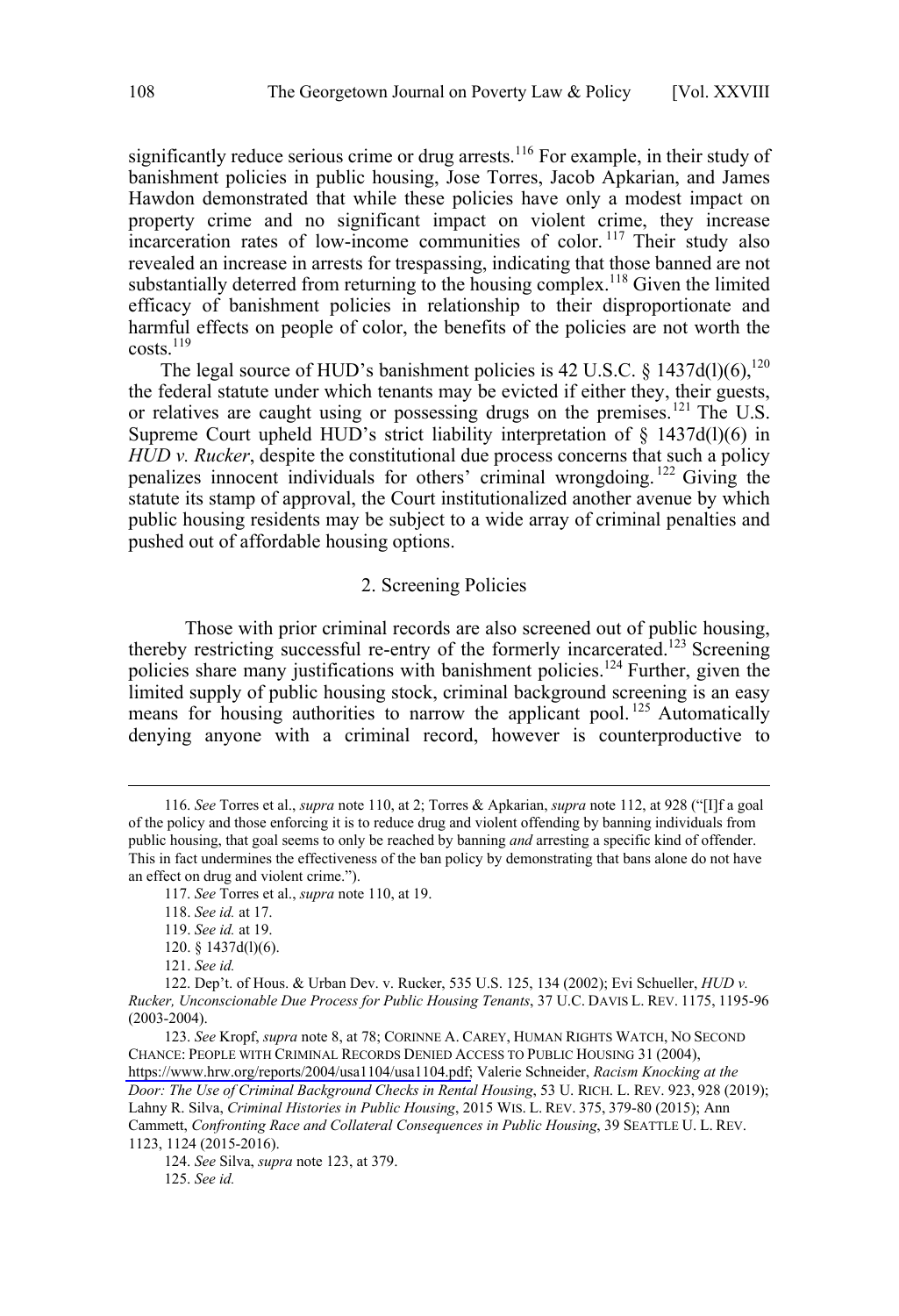community safety and the re-entry needs of prior offenders because it creates a spiraling effect of continued marginalization.<sup>126</sup>

In 2016, HUD's Office of General Counsel issued guidance instructing housing providers to take into account the disparate effects that these policies have on racial minorities.<sup>127</sup> The guidance also reiterated the Federal Housing Act's disparate impact analysis and how to apply the analysis in the context of disparate effects on racial minorities. <sup>128</sup> On September 4, 2020, HUD rolled back this guidance when it issued a final rule adopting the disparate impact analysis applied by the U.S. Supreme Court in *Texas Department of Housing and Community Affairs v. Inclusive Communities Project, Inc.*. <sup>129</sup> The new HUD rule created a burden-shifting framework, making it incredibly difficult for plaintiffs to bring successful disparate impact claims<sup>130</sup> Local housing providers, however, can continue to interpret and give the 2016 HUD guidance effect through legislative changes and exercising their discretion to make individualized assessments to protect tenants.131

Some fair housing groups and legal service agencies have put pressure on local PHAs to exercise their discretion in considering applications with prior criminal records.<sup>132</sup> Yet, class-action challenges to PHA policies are more limited because federal law prevents legal service agencies that are receiving federal funding from

 129. 24 CFR § 100 (2020); Tex. Dep't. of Hous. & Cmty. Affairs v. Inclusive Communities Project, Inc., 576 U.S. 519 (2015).

130. HUD's Implementation of the Fair Housing Act's Disparate Impact Standard, FEDERAL REGISTER 60332-33 (Sept. 24, 2020), [https://www.federalregister.gov/documents/2020/09/24/2020-](https://www.federalregister.gov/documents/2020/09/24/2020-19887/huds-implementation-of-the-fair-housing-acts-disparate-impact-standard) [19887/huds-implementation-of-the-fair-housing-acts-disparate-impact-standard.](https://www.federalregister.gov/documents/2020/09/24/2020-19887/huds-implementation-of-the-fair-housing-acts-disparate-impact-standard) Under the burdenshifting framework, a plaintiff must at the pleading stage state "a discriminatory effects claim based on an allegation that a specific, identifiable policy or practice has a discriminatory effect" and must sufficiently plead facts to support each of five elements: "(1) That the challenged policy or practice is arbitrary, artificial, and unnecessary to achieve a valid interest or legitimate objective such as a practical business, profit, policy consideration, or requirement of law; (2) That the challenged policy or practice has a disproportionately adverse effect on members of a protected class; (3) That there is a robust causal link between the challenged policy or practice and the adverse effect on members of a protected class, meaning that the specific policy or practice is the direct cause of the discriminatory effect; (4) That the alleged disparity caused by the policy or practice is significant; and (5) That there is a direct relation between the injury asserted and the injurious conduct alleged." The plaintiff must prove each of these five elements by a preponderance of the evidence. The defendant may then rebut the plaintiff's allegation under element (1) by producing evidence that the policy advances a valid interest and is therefore not arbitrary, artificial, and unnecessary. If the defendant does this, the plaintiff must then prove by a preponderance of the evidence either that the interests advanced by the defendant are not valid or that a less discriminatory policy or practice exists that would serve the defendant's identified interest in an equally effective manner without imposing materially greater costs on, or creating other material burdens for, the defendant.

131. *See* Schneider, *supra* note 123, at 942-44 (several jurisdictions, including the District of Columbia, have passed legislation codifying aspects of the 2016 HUD guidance and requiring individualized assessments).

132. *See Carey, supra* note 123, at 59.

 <sup>126.</sup> *See* Carey, *supra* note 123, at 2; Schneider, *supra* note 123, at 935.

<sup>127.</sup> HELEN R. KANOVSKY, U.S. DEP'T OF HOUS. & URBAN DEV., OFFICE OF GENERAL COUNSEL GUIDANCE ON APPLICATION OF FAIR HOUSING ACT STANDARDS TO THE USE OF CRIMINAL RECORDS BY PROVIDERS OF HOUSING AND REAL ESTATE-RELATED TRANSACTIONS (Apr. 4, 2016), [https://www.hud.gov/sites/documents/HUD\\_OGCGUIDAPPFHASTANDCR.PDF](https://www.hud.gov/sites/documents/HUD_OGCGUIDAPPFHASTANDCR.PDF) [hereinafter HUD Guidance].

<sup>128.</sup> *Id.* at 2; 24 C.F.R. § 100.500 (2013).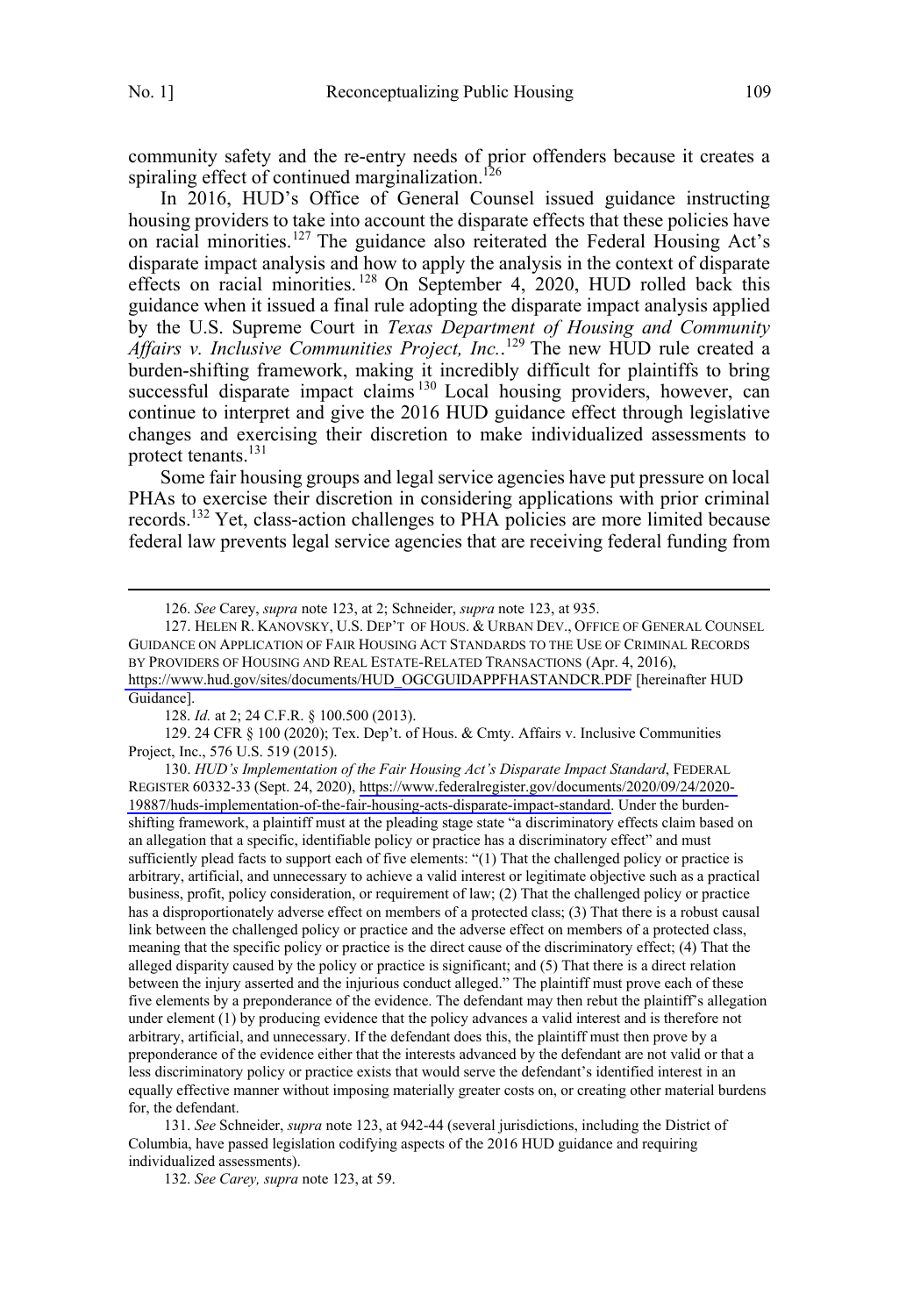<span id="page-15-0"></span>the Legal Services Corporation from filing class action litigation. <sup>133</sup> Some organizations have brought class action suits challenging criminal screening policies which were resolved with class-wide settlements for residents. In Atlanta, for instance, a consent decree was entered prohibiting the PHA from considering criminal convictions beyond five years of an individual's application.134 Now, the PHA is allowed to consider only convictions, and not arrests, with rehabilitation remaining a required consideration.<sup>135</sup> Further, in Baltimore, after the Homeless Persons Representation Project threatened a lawsuit, the PHA revised its zerotolerance policies. <sup>136</sup>

Taken as a whole, the policing practices and public housing policies discussed in this Section cause harmful and often irreparable damage to communities of color. Mass incarceration and criminalization not only remove individuals from their communities and systems of support but cause severe psychological damage to those impacted, their families, and their communities.<sup>137</sup> As the most likely group to be assaulted and murdered by police, Black Americans live with the individual and intergenerational trauma inflicted by systemic police violence.<sup>138</sup> Race-based trauma affects individuals' relationships, health, and overall quality of life. <sup>139</sup> Criminal penalties also lead to a host of life-changing collateral consequences, including disenfranchisement and restricted access to employment opportunities, education, and government benefits.<sup>140</sup>

## IV. RECONCEPTUALIZING PUBLIC HOUSING

As this Note shows, the over-policing of public housing makes it a site of control rather than of support and opportunity for those experiencing poverty. Furthermore, attempting to tackle crime in public housing with pervasive policing is relatively ineffective as a crime reduction mechanism. It is past time that the United States abolish its punitive policing-oriented approach and reimagine public housing as a supportive institution.

## *A. Legal Challenges*

Disparate impact discrimination claims brought under Title VII of the Fair Housing Act provided one avenue for advocates to challenge HUD policies and practices.<sup>141</sup> As the 2016 HUD Guidance indicated, HUD banishment and screening policies have a disparate impact on minority groups.<sup>142</sup> In *Landers v*.

 <sup>133.</sup> *See Carey, supra* note 123, at <sup>59</sup> n. 178.

 <sup>134.</sup> *See id.* at 59-60*.*

 <sup>135.</sup> *See id.*

 <sup>136.</sup> *See id.* at 60.

 <sup>137.</sup> *See* Thema Bryant-Davis, Tyonna Adams, Adriana Alejandre, & Anthea A. Gray, *The Trauma Lens of Police Violence against Racial and Ethnic Minorities*, 73 J. OF SOC. ISSUES 852 (2017).

 <sup>138.</sup> *See id.* at 856-60.

 <sup>139.</sup> *See id.* at 857.

 <sup>140.</sup> *See* Cammett, *supra* note 123, at 1137.

 <sup>141.</sup> *See* Kropf, *supra* note 8, at 92.

*See id*. at 86-87. *See also* Merf Ehman*,* Fair Housing Disparate Impact Claims Based on the 142. Use of Criminal and Eviction Records in Tenant Screening Policies 2 (Sept. 2015) (unpublished manuscript), [https://www.nhlp.org/wp-content/uploads/Merf-Ehman-FH-DI-Claims-Based-on-Use-of-](https://www.nhlp.org/wp-content/uploads/Merf-Ehman-FH-DI-Claims-Based-on-Use-of-Criminal-and-Eviction-Records-Sept.-2015.pdf)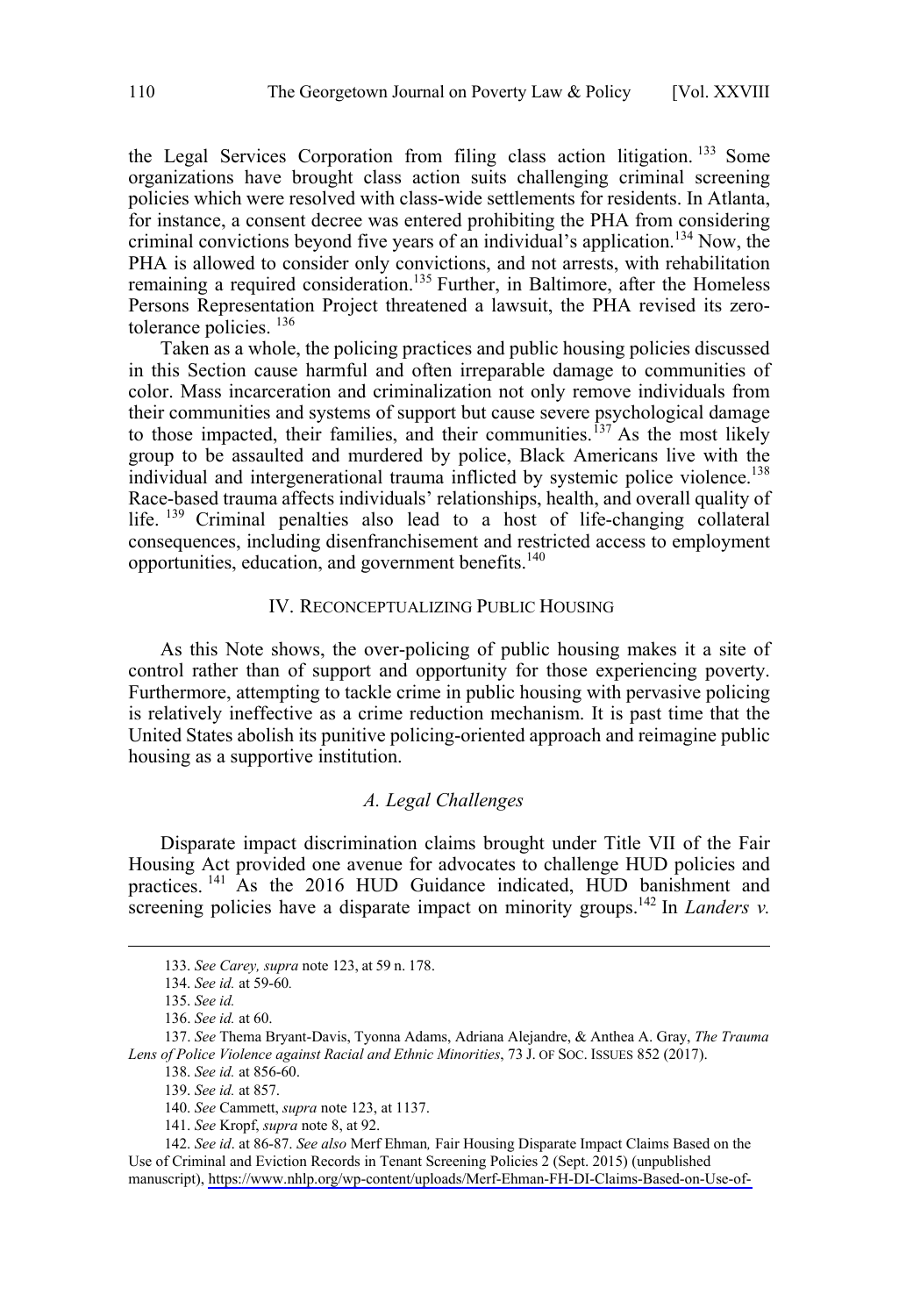<span id="page-16-0"></span>*Chicago Housing Authority* a public housing applicant argued that the PHA's criminal screening policy had a disparate impact.<sup>143</sup> Though the court did not reach the disparate impact claim, it did note that there was "no evidence that plaintiff was a potential threat to the health, safety and welfare of the public housing community."144 The finding indicates the weak connection between an individual's criminal history and overall community safety.<sup>145</sup> Though disparate impact claims in the past served as a creative legal solution, the recent HUD rule creates nearly insurmountable hurdles to bringing such claims.<sup>146</sup> A broader political discussion must therefore take place to address the limited utility of HUD policies and policing practices when compared to the substantial harm they cause to public housing residents and low-income communities of color. Acknowledging this reality, the conversation should move to reconceptualizing public housing as a support system.

## *B. Public Housing as Support*

Creating a public housing system that trusts those whom it benefits and aims to support is possible. This vision is within reach and has been done before. In Part II, this Note referred to the federally subsidized mortgage programs that enabled white homeownership in the suburbs and the accompanying economic capital. $^{147}$ Though not typically deemed as such, this can and should be viewed as public housing. After all, it amounts to the federal government investing in housing for its citizens, albeit through a different financial mechanism than a direct appropriation to a public agency. That form of public housing, however, was predicated on completely different principles. The government provided assistance to white families and trusted them to utilize that assistance without punitive conditions or paternalistic government intrusion. While white families were given access to mortgages to purchase private, single-family homes, Black families were increasingly relegated to restrictive spaces stripped of autonomy and dignity. As a result of the United States' legacy of white supremacy, white spaces are historically cultivated as targets of investment, while Black spaces are constructed as sites of disinvestment and isolation.<sup>148</sup> These deliberate practices drove assumptions that white people deserved to live in havens of economic security, while Black people did not.<sup>149</sup> Surveillance and control in public housing is yet another form of maintaining a racial caste system through segregated spaces. It is long past time that we reconceptualize public housing projects by applying the

Criminal-and-Eviction-Records-Se pt.-2015.pdf (providing a guide for making disparate impact claims for use of criminal screening policies).

<sup>143.</sup> *See* Kropf, *supra* note 8, at 97-98.

 <sup>144.</sup> *Id*. at 98-99.

 <sup>145.</sup> *See id.* at 99*.*

<sup>146.</sup> Christopher Friedman & Austin Holland, *HUD Issues Final Rule on the Fair Housing Act's Disparate Impact Standard*, JD SUPRA (Sept. 11, 2020), [https://www.jdsupra.com/legalnews/hud-issues](https://www.jdsupra.com/legalnews/hud-issues-final-rule-on-the-fair-63161/)[final-rule-on-the-fair-63161/.](https://www.jdsupra.com/legalnews/hud-issues-final-rule-on-the-fair-63161/)

<sup>147.</sup> *See supra* Part II.

 <sup>148.</sup> *See* Capers, *supra* note 67, at 55-56 (discussing Cheryl Harris's concept of "whiteness as property"– the idea that there is real property value in whiteness as a result of the set of assumptions and benefits that accompany the status of being white).

 <sup>149.</sup> *See id.*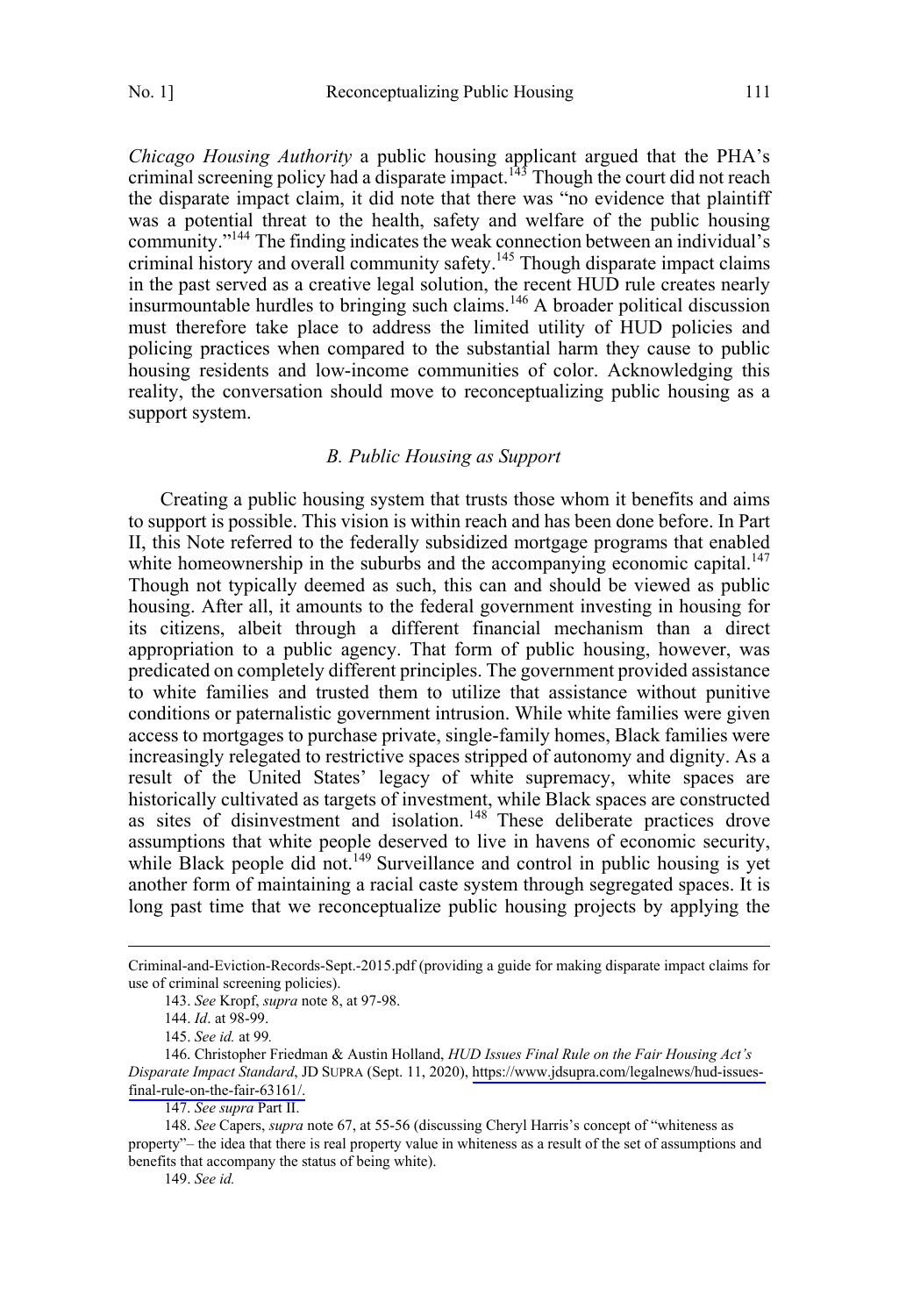same worth to Black people as has been historically and is still regularly accorded to white people.

Scholars and advocates have proposed shifting the affordable housing conversation to Opportunity Communities, a model based both on "pursuing housing policies that create the potential for low-income people to live near existing opportunity and pursuing policies that tie opportunity creation in other areas to existing and potential affordable housing."150 These voices also note that in recent years—but prior to the current administration—HUD programs and rules began to prioritize an opportunity-based approach.<sup>151</sup> Such a structure prioritizes connecting residents to employment, transportation, education, childcare, and other supportive institutions. <sup>152</sup> HUD's 2015 regulation under the Obama administration (terminated by the Trump administration in 2020) to implement the Affirmatively Further Fair Housing mandate of the Fair Housing Act was meant to increase access to such opportunities.<sup>153</sup> Conceiving public housing as places of opportunity, including connecting residents to wraparound services and assistance, provides a necessary path forward. Crucially, however, policymakers must recognize the limitations that punitive policies and policing place on achieving these goals. The perceptions of public housing residents held by housing providers and society generally must change, and the policies and practices criminalizing public housing residents must be abolished in order to successfully implement opportunity-based models.

Poverty represents a degree of social exclusion and isolation.<sup>154</sup> Denving opportunity and access to economic resources—actions that punitive policies and policing exacerbate—often both correlate to and engender a lack of belonging.<sup>155</sup> Bolstering family and community networks can help remedy social exclusion. Rather than focusing on physical solutions as the federal government has historically done,  $156$  a more beneficial approach would focus on the role that relationships and community play in fostering access to opportunity. Lynn Cunningham, professor emeritus of clinical law at George Washington University Law School, offers a valuable proposal in this vein.<sup>157</sup> Specifically, Professor Cunningham writes that, rather than imposing rigid family structures through strict occupancy rules, housing providers should focus on "caring relationships" and allow use by extended families of housing units as a form of "wraparound services"

 155. *See id.*; Cammett, *supra* note 123, at 1137 (discussing the social exclusion triggered by contact with the criminal legal system).

157. *See id*.

 <sup>150.</sup> john a. powell & Stephen Menendian, *Opportunity Communities: Overcoming the Debate over Mobility Versus Place-Based Strategies*, *in* THE FIGHT FOR FAIR HOUSING 207, 219 (Gregory D. Squires ed., 2018).

 <sup>151.</sup> *See id.* at 219-221*.*

 <sup>152.</sup> *See id*. at 219.

Bostic & Acolin, *supra* note 23, at 197-98; *but see* Press Release, *Secretary Carson Terminates 2015*  153. *AFFH Rule*, HUD.gov (July 23, 2020),

[https://www.hud.gov/press/press\\_releases\\_media\\_advisories/HUD\\_No\\_20\\_109](https://www.hud.gov/press/press_releases_media_advisories/HUD_No_20_109) (HUD press release announcing repeal of the 2015 rule).

<sup>154.</sup> *See* powell & Menendian, *supra* note 150.

 <sup>156.</sup> *See* Lynn E. Cunningham, *Managing Assets/Managing Families: Reconceptualizing Affordable Housing Solutions for Extended Families*, 11 J. AFFORDABLE HOUS. & CMTY. DEV. L. 390, 401 (2002); FitzPatrick, *supra* note 9, at 445 (arguing that due to the unchanged nature of the relationship between tenants and Housing Authorities, the HOPE VI projects "are an invitation to disaster").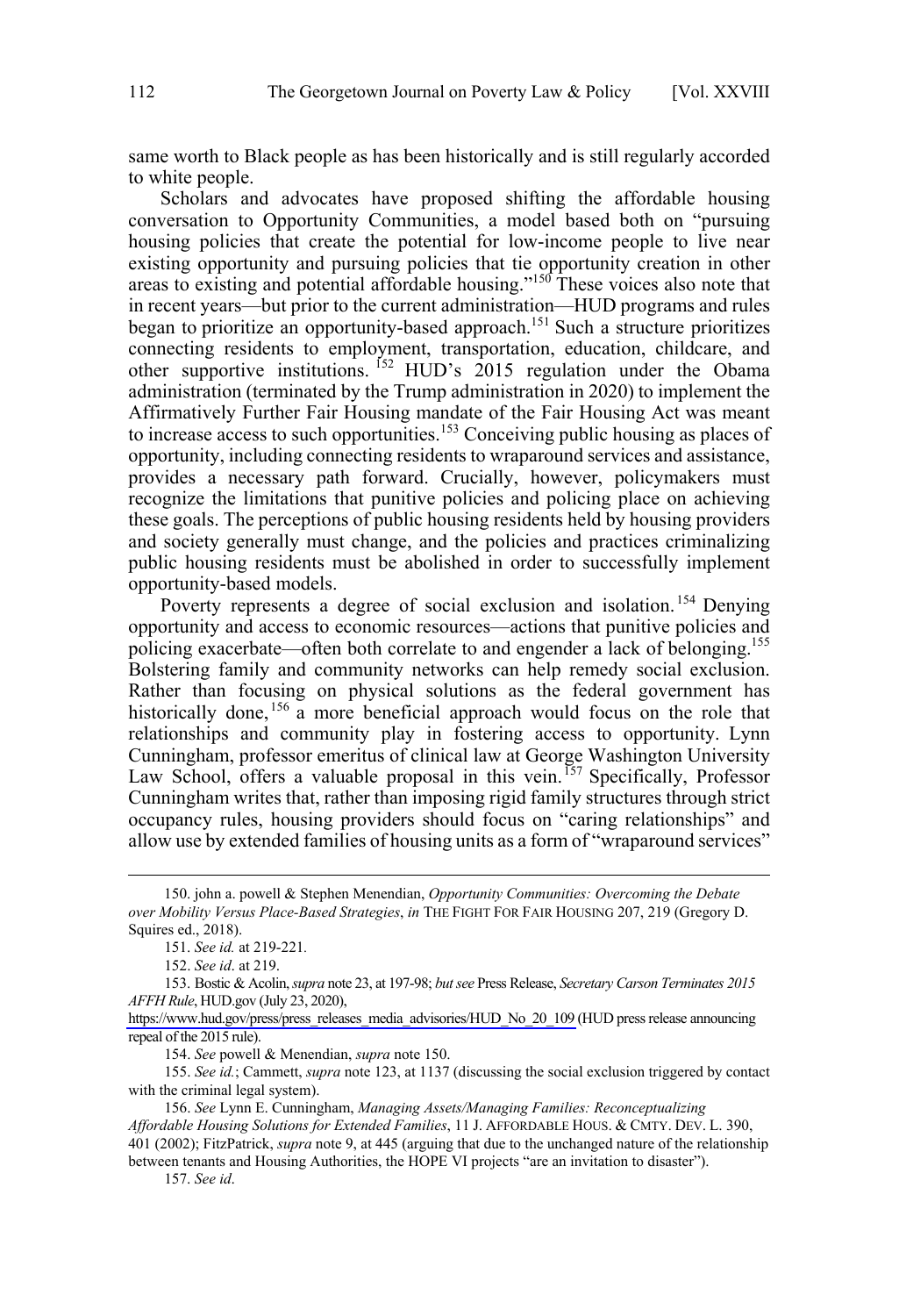for their family members.<sup>158</sup> However, beyond occupancy policies, the connection of HUD's banishment and screening policies to the criminal legal system pose barriers to implementing such a system. To enable the shift Cunningham envisions, PHAs must stop characterizing their residents as criminals and public housing communities as high-crime areas. Instead, PHAs must choose to see them as family members, loved ones, and support systems for those who live in these communities.

While police consistently occupy public housing developments, public housing complexes are typically devoid of programming and services that help residents.<sup>159</sup> Instead of outfitting public housing with new surveillance cameras and assigning more officers to patrol, investments would be better directed at providing support to tenants, such as job training, childcare, and transportation. Given decades of sustained policing practices of control and HUD exclusion policies, a rational observer can determine without much difficulty that this approach has neither made public housing residents safer nor facilitated mobility. Denying people with criminal records access to housing makes recidivism more likely.<sup>160</sup> This is because those without housing are more likely to turn to survival crimes and non-legal income sources, in turn harming rather than helping public safety.<sup>161</sup> Consequently, those exiting the criminal legal system are among the most economically vulnerable, and therefore the most likely to turn to public housing. It therefore follows that public housing should serve as a safety net for these individuals rather than as a barrier to re-entry.<sup>162</sup>

Research shows that community investment and social services produce positive outcomes which effectively address crime and safety.<sup>163</sup> Illustrating this concept, the presence of local community organizations, including local nonprofits and organizers, has been shown to enhance community safety and sanitation.<sup>164</sup> For example, the Dudley Street Neighborhood Initiative in Roxbury, Massachusetts built community-controlled affordable housing for community members, provided jobs to young people, and continues to organize around various grassroots campaigns. <sup>165</sup> Community groups in New York City's Washington Heights neighborhood of Manhattan advocated to secure resources to maintain public parks.<sup>166</sup> Neighborhood institutions such as these are key components to building capital and community engagement.

[https://www.urban.org/sites/default/files/publication/99262/public\\_investment\\_in\\_community](https://www.urban.org/sites/default/files/publication/99262/public_investment_in_community-driven_safety_initiatives_1.pdf)driven safety initiatives 1.pdf.

 <sup>158.</sup> *See* Cunningham, *supra* note 156, at 402.

 <sup>159.</sup> *See* FitzPatrick, *supra* note 9, at 445.

 <sup>160.</sup> *See* Valerie Schneider, *The Prison to Homelessness Pipeline: Criminal Record Checks, Race, and Disparate Impact*, 93 IND L. J. 421, 432 (2018).

 <sup>161.</sup> *See id.* at 432-33*.*

 <sup>162.</sup> *See* Carey, *supra* note 123, at 15-19 (explaining the need to expand affordable housing for formerly incarcerated individuals and address the barriers to reentry embedded in public housing policies).

<sup>163.</sup> LEAH SAKALA, SAMANTHA HARVELL & CHELSEA THOMSON, URBAN INSTITUTE, PUBLIC INVESTMENT IN COMMUNITY-DRIVEN SAFETY INITIATIVES 3 (Nov. 2018),

<sup>164.</sup> *See* Patrick Sharkey, Gerard Torrats-Espinosa & Delaram Takyar, *Community and the Crime Decline: The Causal Effect of Local Nonprofits on Violent Crime*, 82 AM. SOCIO. REV. 1214, 1217-18 (2017).

 <sup>165.</sup> *See id.* at 1216-17.

 <sup>166.</sup> *See id.* at 1217.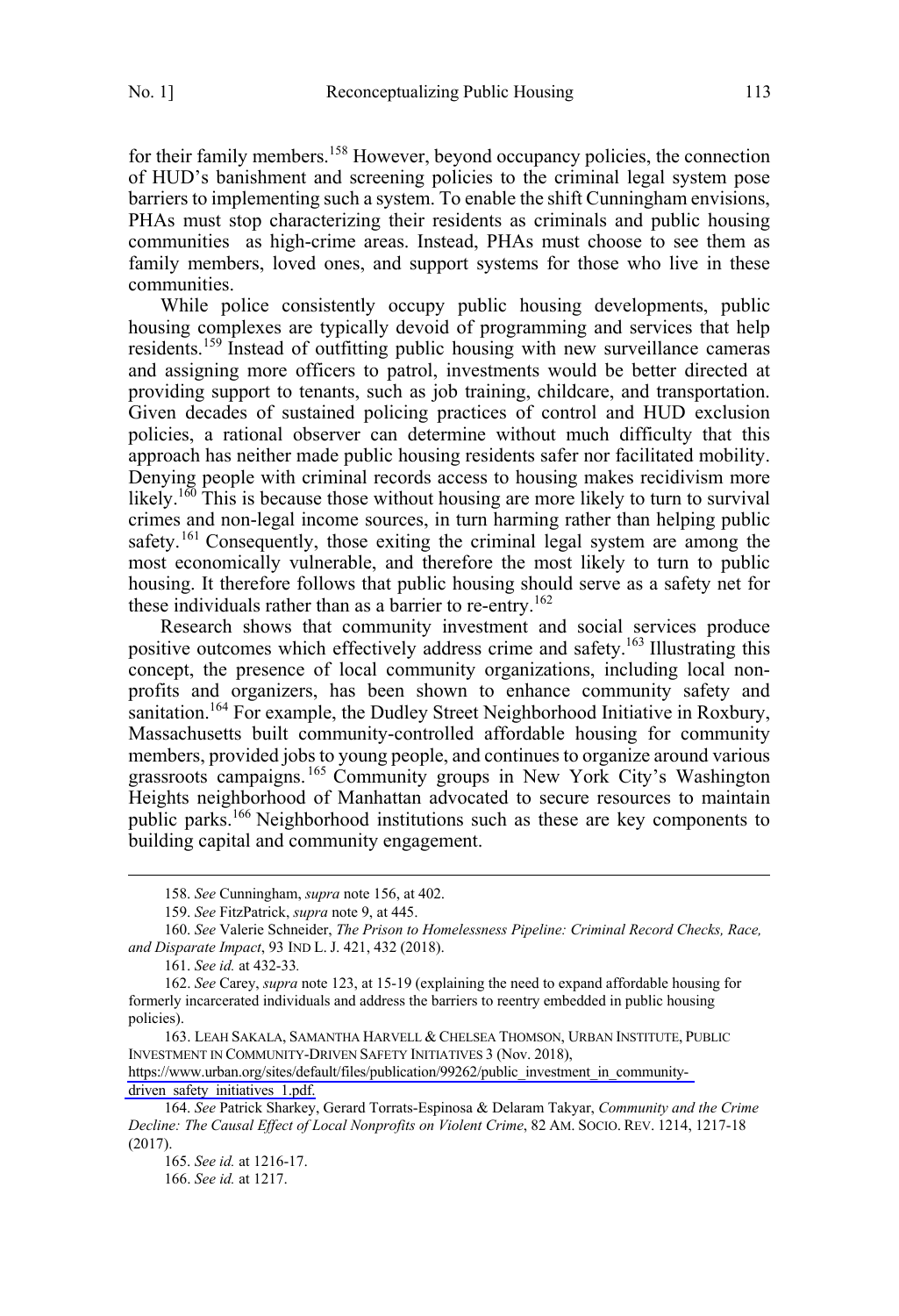Additionally, investing in community programs connecting people to employment, healthcare, and education goes hand in hand with housing stability and security. <sup>167</sup> Many community organizations and social services providers already have a sizeable presence in public housing residents' lives.<sup>168</sup> Thus further investment in them would likely increase their presence and the quality of life they help to ensure for these residents. Place-based supportive services can be coordinated within public housing developments to increase access to communitybased resources.<sup>169</sup> Without addressing the over-policing that exists in public housing, however, and shifting the structure for providing social services, such programs' utility will continue to be limited.

Rather than stigmatizing public housing residents by making them surmount bureaucratic hurdles grounded in distrust, our society should do better and provide residents with choice and agency over their lives through built-in supportive systems. Participatory governance structures would form one important feature of such a system, in which residents' input would be formally solicited and valued by the local housing agency as to operations within the housing site.<sup>170</sup> Shared-equity homeownership structures, such as community land trusts, should act as models for such a system in the public housing context. These structures are partially predicated on participatory governance and homeowner/resident-initiated community development, leading to increased neighborhood stability.<sup>171</sup> In a report proposing various inclusive housing models, the Right to the City Alliance, a non-profit organization dedicated to supporting city residents against the influences of displacement from gentrification, emphasized its five housing equity principles critical to building an equitable affordable housing system: community control, affordability, permanence, inclusivity, and heath and sustainability.<sup>172</sup> These principles prioritize democratic decision-making processes, dignified housing, and maximizing the health and well-being of residents.<sup>173</sup> Through the lens of these guiding principles, a just public housing system is one based in support and autonomy, not punishment and control. Applying this model and these principles to public housing would increase resident empowerment and improve

169. See REBECCA COHEN, CTR. FOR HOUS. POL'Y, CONNECTING RESIDENTS OF SUBSIDIZED HOUSING WITH MAINSTREAM SUPPORTIVE SERVICES: CHALLENGES AND RECOMMENDATIONS 21 (2010), [https://www.urban.org/sites/default/files/publication/26871/1001490-Connecting-Residents-of-](https://www.urban.org/sites/default/files/publication/26871/1001490-Connecting-Residents-of-Subsidized-Housing-with-Mainstream-Supportive-Services-Challenges-and-Recommendations.PDF)[Subsidized-Housing-with-Mainstream-Supportive-Services-Challenges-and-Recommendations.PDF.](https://www.urban.org/sites/default/files/publication/26871/1001490-Connecting-Residents-of-Subsidized-Housing-with-Mainstream-Supportive-Services-Challenges-and-Recommendations.PDF) 

 171. *See* Justin P. Steil, *Innovative Responses to Foreclosures: Paths to Neighborhood Stability and Housing Opportunity*, 1 COLUM. J. RACE & L. 63, 112 (2011).

*See* ELAYNE WEISS, CAMPAIGN FOR HOUSING AND COMMUNITY DEVELOPMENT FUNDING, A 167. PLACE TO CALL HOME: THE CASE FOR INCREASED FEDERAL INVESTMENTS IN AFFORDABLE HOUSING (2017), [https://nlihc.org/sites/default/files/A-Place-To-Call-Home.pdf.](https://nlihc.org/sites/default/files/A-Place-To-Call-Home.pdf) 

*See* SARAH GILLESPIE & SUSAN J. POPKIN, URBAN INSTITUTE, BUILDING PUBLIC HOUSING 168. AUTHORITY CAPACITY FOR BETTER RESIDENT SERVICES 4 (Aug. 2015),

[https://www.urban.org/sites/default/files/publication/65441/2000333-Building-Public-Housing-](https://www.urban.org/sites/default/files/publication/65441/2000333-Building-Public-Housing-Authority-Capacity-for-Better-Resident-Services.pdf)[Authority-Capacity-for-Better-Resident-Services.pdf](https://www.urban.org/sites/default/files/publication/65441/2000333-Building-Public-Housing-Authority-Capacity-for-Better-Resident-Services.pdf) (explaining that the social services system is fragmented such that low-income public housing residents face barriers to accessing services).

<sup>170.</sup> *See* Jaime Alison Lee, *Poverty, Dignity, and Public Housing*, 47 COLUM. HUM. RTS. L. REV. 97, 130 (2015).

<sup>172.</sup> See HOMES FOR ALL CAMPAIGN OF RIGHT TO THE CITY ALL., COMMUNITIES OVER COMMODITIES: PEOPLE-DRIVEN ALTERNATIVES TO AN UNJUST HOUSING SYSTEM 8 (2018), [https://homesforall.org/wp-content/uploads/2018/03/Communities-Over-Commodities\\_Full-Report.pdf](https://homesforall.org/wp-content/uploads/2018/03/Communities-Over-Commodities_Full-Report.pdf)  [hereinafter RIGHT TO THE CITY ALL.].

<sup>173.</sup> *See id.*